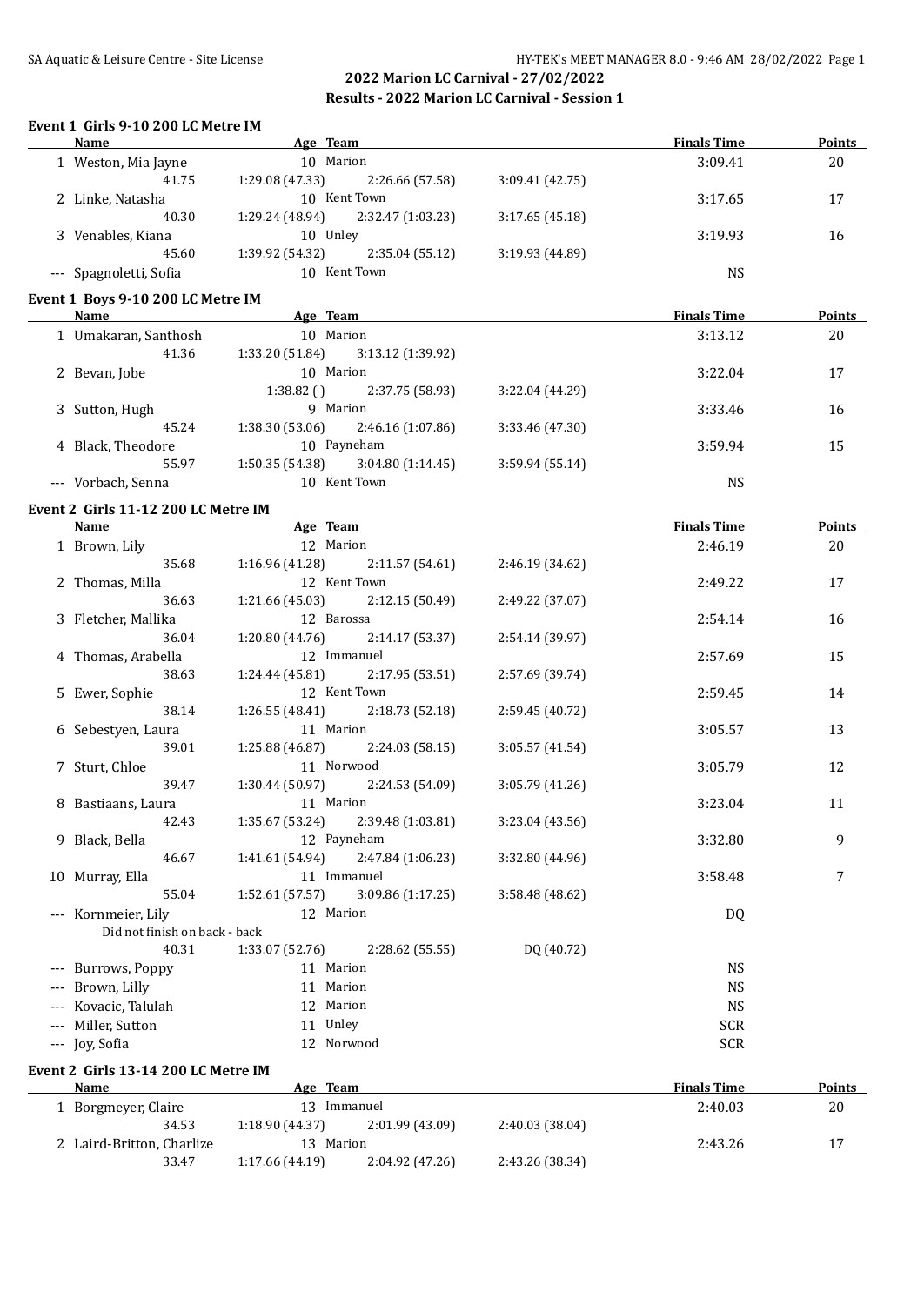# SA Aquatic & Leisure Centre - Site License **HY-TEK's MEET MANAGER 8.0 - 9:46 AM 28/02/2022** Page 2

# **2022 Marion LC Carnival - 27/02/2022 Results - 2022 Marion LC Carnival - Session 1**

# **(Event 2 Girls 13-14 200 LC Metre IM)**

| <b>Name</b>                         | Age Team                     |                                   |                 | <b>Finals Time</b> | <b>Points</b> |
|-------------------------------------|------------------------------|-----------------------------------|-----------------|--------------------|---------------|
| 3 Czechowicz, Katarina              | 13 Kent Town                 |                                   |                 | 2:45.43            | 16            |
| 35.71                               | 1:20.01(44.30)               | 2:11.01 (51.00)                   | 2:45.43 (34.42) |                    |               |
| 4 Green, Charlise                   | 13 Immanuel                  |                                   |                 | 2:48.29            | 15            |
| 34.95                               | 1:18.09(43.14)               | 2:09.48 (51.39)                   | 2:48.29 (38.81) |                    |               |
| 5 Hendry, Nicole                    | 13 Marion                    |                                   |                 | 2:48.68            | 14            |
| 35.58                               | 1:18.29(42.71)               | 2:11.64(53.35)                    | 2:48.68 (37.04) |                    |               |
| 6 Rositano, Svetlana                | 13 Norwood                   |                                   |                 | 2:49.07            | 13            |
| 36.39                               | 1:19.61 (43.22)              | 2:11.30 (51.69)                   | 2:49.07 (37.77) |                    |               |
| 7 Fanning, Holly                    | 13 Marion                    |                                   |                 | 2:53.88            | 12            |
|                                     |                              | $1:23.73$ () $2:17.49$ (53.76)    | 2:53.88 (36.39) |                    |               |
| 8 Hebart, Lily                      | 13 Payneham                  |                                   |                 | 2:55.20            | 11            |
| 36.09                               |                              | $1:20.03(43.94)$ $2:15.44(55.41)$ | 2:55.20 (39.76) |                    |               |
| 9 Joy, Matilda                      | 14 Norwood                   |                                   |                 | 3:01.11            | 9             |
| 38.73                               |                              | $1:25.91(47.18)$ $2:18.04(52.13)$ | 3:01.11 (43.07) |                    |               |
| 10 Hussaini, Milika                 | 14 Norwood                   |                                   |                 | 3:03.18            | 7             |
| 37.02                               |                              | $1:21.01(43.99)$ $2:19.37(58.36)$ | 3:03.18 (43.81) |                    |               |
| 11 Chan, Hermione                   | 14 Marion                    |                                   |                 | 3:04.97            | 6             |
| 37.41                               | 1:28.05(50.64)               | 2:21.85(53.80)                    | 3:04.97 (43.12) |                    |               |
| 12 Schulz, Olivia                   |                              | 14 Mountain Pool                  |                 | 3:11.25            | 5             |
| 43.17                               | 1:35.03(51.86)               | 2:28.34 (53.31)                   | 3:11.25 (42.91) |                    |               |
| 13 Sipahioglu, Deniz                |                              | 13 Tea Tree Gully                 |                 | 3:26.92            | 4             |
| 41.50                               | 1:35.04(53.54)               | 2:35.59 (1:00.55)                 | 3:26.92 (51.33) |                    |               |
| --- Gaganis, Maria                  | 13 Marion                    |                                   |                 | <b>NS</b>          |               |
| --- Mickan, Asta                    | 13 Barossa                   |                                   |                 | <b>SCR</b>         |               |
| --- Hogarth, Sophie                 | 14 Norwood                   |                                   |                 | <b>SCR</b>         |               |
| Event 2 Women 15-99 200 LC Metre IM |                              |                                   |                 |                    |               |
| <b>Name</b>                         | <b>Example 2016</b> Age Team |                                   |                 | <b>Finals Time</b> | <b>Points</b> |
| 1 Livingston, Alicia                | 15 Marion                    |                                   |                 | 2:31.27            | 20            |
| 32.12                               | 1:10.83(38.71)               | 1:55.98(45.15)                    | 2:31.27 (35.29) |                    |               |
| 2 Trumble, Madeleine                | 15 Marion                    |                                   |                 | 2:33.08            | 17            |
| 32.61                               | 1:14.27(41.66)               | 1:57.95 (43.68)                   | 2:33.08 (35.13) |                    |               |
| 3 Laird-Britton, Hunter             | 15 Marion                    |                                   |                 | 2:34.94            | 16            |
| 32.89                               | 1:14.19 (41.30)              | 2:02.09(47.90)                    | 2:34.94 (32.85) |                    |               |
| 4 Rashleigh, Indyanna               | 16 Norwood                   |                                   |                 | 2:36.50            | 15            |
|                                     |                              |                                   |                 |                    |               |

| 32.18              | 1:12.59(40.41)  | 2:00.85(48.26)          | 2:36.50(35.65)  |            |    |
|--------------------|-----------------|-------------------------|-----------------|------------|----|
| 5 Downie, Amelia   | 15 <sup>2</sup> | Immanuel                |                 | 2:37.51    | 14 |
| 33.61              | 1:16.14(42.53)  | 2:00.78 (44.64)         | 2:37.51 (36.73) |            |    |
| 6 O'Leary, Kelly   | 15              | Immanuel                |                 | 2:38.92    | 13 |
| 34.65              | 1:15.20(40.55)  | 2:02.90(47.70)          | 2:38.92 (36.02) |            |    |
| 7 Fuhrmann, Ella   |                 | 15 Southern Performance |                 | 2:57.36    | 12 |
| 39.94              | 1:25.28(45.34)  | 2:17.83(52.55)          | 2:57.36 (39.53) |            |    |
| --- Ekins, Caitlyn | 15 Kent Town    |                         |                 | <b>SCR</b> |    |
| --- Adams, Sasha   | 15.             | Immanuel                |                 | <b>SCR</b> |    |
|                    |                 |                         |                 |            |    |

# **Event 2 Boys 11-12 200 LC Metre IM**

| Name             | Age Team        |                  |                 | <b>Finals Time</b> | Points |
|------------------|-----------------|------------------|-----------------|--------------------|--------|
| 1 Stanley, Will  | 12 Marion       |                  |                 | 2:55.81            | 20     |
| 36.11            | 1:22.04(45.93)  | 2:15.15(53.11)   | 2:55.81(40.66)  |                    |        |
| 2 Spyrou, Daniel | 12 Norwood      |                  |                 | 2:58.40            | 17     |
| 38.05            | 1:24.59 (46.54) | 2:19.23(54.64)   | 2:58.40 (39.17) |                    |        |
| 3 Cregan, Neil   | 12 Barossa      |                  |                 | 3:02.87            | 16     |
| 38.02            | 1:26.17(48.15)  | 2:21.25 (55.08)  | 3:02.87(41.62)  |                    |        |
| 4 Mosley, Leif   | 12 Marion       |                  |                 | 3:03.90            | 15     |
| 40.67            | 1:27.00(46.33)  | 2:23.88 (56.88)  | 3:03.90 (40.02) |                    |        |
| 5 Schulz, Nathan |                 | 12 Mountain Pool |                 | 3:15.40            | 14     |
| 45.48            | 1:33.13(47.65)  | 2:32.97 (59.84)  | 3:15.40(42.43)  |                    |        |
|                  |                 |                  |                 |                    |        |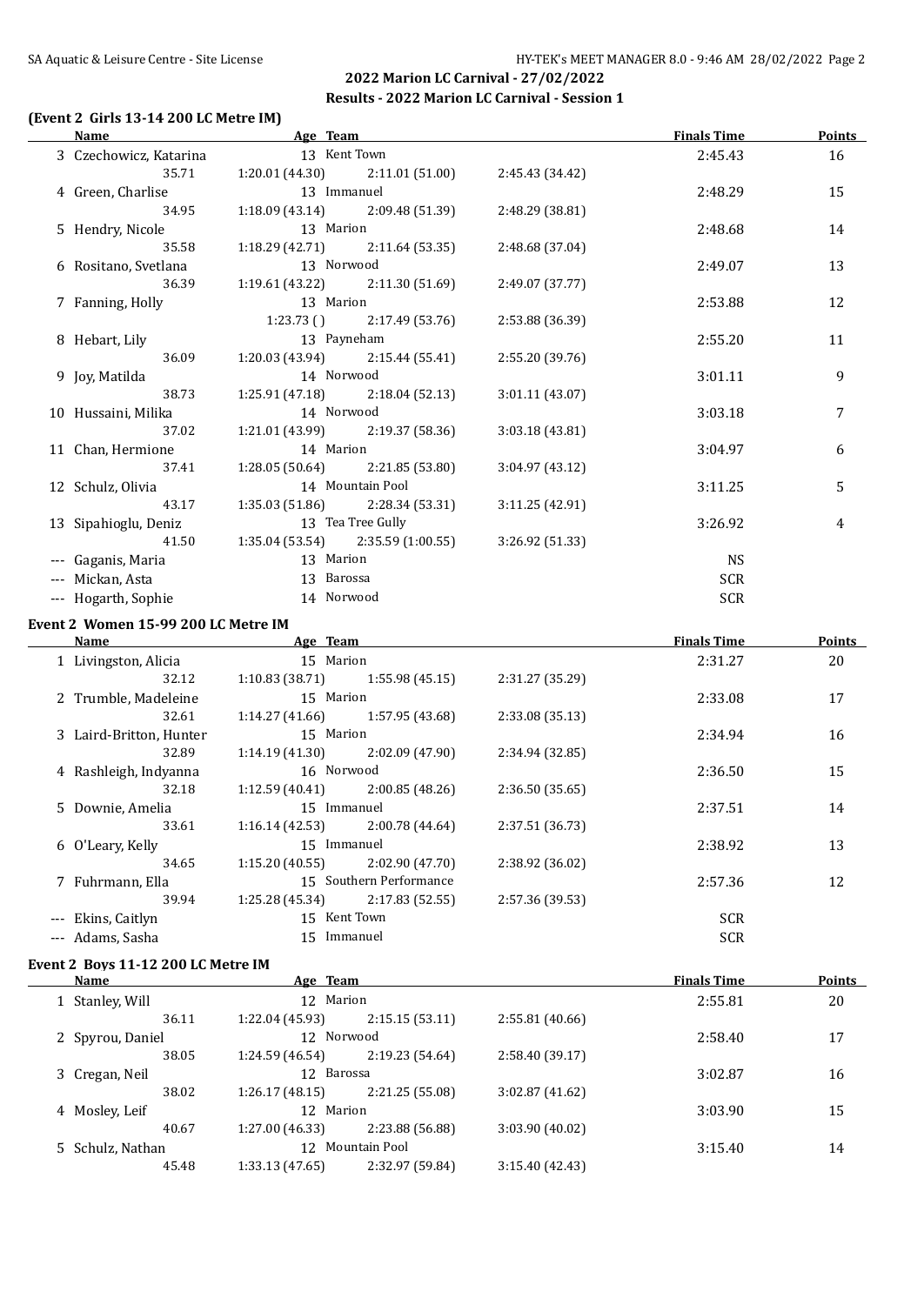#### **(Event 2 Boys 11-12 200 LC Metre IM)**

|    | Name                                          | <b>Example 2018 Age Team Age Team Age Team Age Team Age Team Age Team Age Team Age Team Age Team Age Team Age Team</b> |                 | <b>Finals Time</b> | <b>Points</b> |
|----|-----------------------------------------------|------------------------------------------------------------------------------------------------------------------------|-----------------|--------------------|---------------|
|    |                                               | 6 Barratt, Zachery 11 Silver City                                                                                      |                 | 3:21.78            | 13            |
|    |                                               | 43.01 1:34.61 (51.60) 2:40.48 (1:05.87) 3:21.78 (41.30)                                                                |                 |                    |               |
|    | --- Bartlett, Jacques                         | 12 Marion                                                                                                              |                 | <b>NS</b>          |               |
|    | --- Martin, Jack                              | 12 Marion                                                                                                              |                 | <b>NS</b>          |               |
|    |                                               |                                                                                                                        |                 |                    |               |
|    | Event 2 Boys 13-14 200 LC Metre IM            | <b>Example 2018 Age Team Age 2018</b>                                                                                  |                 | <b>Finals Time</b> | <b>Points</b> |
|    | Name                                          |                                                                                                                        |                 |                    |               |
|    | 1 Brown, Matthew                              | 14 Kent Town                                                                                                           |                 | 2:24.58            | 20            |
|    | 30.68                                         | $1:08.73(38.05)$ $1:52.25(43.52)$                                                                                      | 2:24.58 (32.33) |                    |               |
|    | 2 Webb, Jarrod                                | 14 Payneham                                                                                                            |                 | 2:28.50            | 17            |
|    | 32.75                                         | $1:09.17(36.42)$ $1:54.56(45.39)$                                                                                      | 2:28.50 (33.94) |                    |               |
|    | 3 Bastiaans, Jacob<br>33.01                   | 14 Marion                                                                                                              |                 | 2:35.25            | 16            |
|    |                                               | $1:14.54(41.53)$ $2:01.90(47.36)$                                                                                      | 2:35.25 (33.35) |                    |               |
|    | 4 Mosley, Levi                                | 14 Marion                                                                                                              |                 | 2:41.47            | 15            |
|    | 35.48                                         | $1:17.86(42.38)$ $2:03.48(45.62)$                                                                                      | 2:41.47 (37.99) |                    |               |
|    | 5 Dossetter-Smith, Mason                      | 13 Marion                                                                                                              |                 | 2:43.49            | 14            |
|    | 34.68                                         | $1:18.21(43.53)$ $2:05.37(47.16)$                                                                                      | 2:43.49 (38.12) |                    |               |
|    | 6 Lindsay, Nicholas                           | 13 Playford Aquatic                                                                                                    |                 | 2:52.61            | 13            |
|    | 37.21                                         | $1:19.31(42.10)$ $2:16.00(56.69)$                                                                                      | 2:52.61 (36.61) |                    |               |
|    | 7 Challis, James                              | 14 Marion                                                                                                              |                 | 3:02.64            | 12            |
|    | 35.74                                         | $1:22.06(46.32)$ $2:19.38(57.32)$                                                                                      | 3:02.64 (43.26) |                    |               |
|    | --- Yeo, Jungee                               | 13 Norwood                                                                                                             |                 | <b>NS</b>          |               |
|    | Event 2 Men 15-99 200 LC Metre IM             |                                                                                                                        |                 |                    |               |
|    | <b>Name</b>                                   | <b>Example 2018</b> Age Team                                                                                           |                 | <b>Finals Time</b> | <b>Points</b> |
|    | 1 Ward, Taj                                   | 21 Marion                                                                                                              |                 | 2:26.96            | 20            |
|    | 30.17                                         | $1:09.19(39.02)$ $1:53.48(44.29)$                                                                                      | 2:26.96 (33.48) |                    |               |
|    | 2 Brink, Connor                               | 15 Marion                                                                                                              |                 | 2:28.37            | 17            |
|    | 32.28                                         | $1:11.19$ (38.91) $1:53.73$ (42.54)                                                                                    | 2:28.37 (34.64) |                    |               |
|    | 3 Broniecki, Andre                            | 18 Marion                                                                                                              |                 | 2:32.42            | 16            |
|    | 33.29                                         | $1:12.77(39.48)$ $1:55.51(42.74)$                                                                                      | 2:32.42 (36.91) |                    |               |
|    | 4 Lehmann, Reuben                             | 16 Immanuel                                                                                                            |                 | 2:32.43            | 15            |
|    | 29.68                                         | $1:09.35(39.67)$ $1:54.09(44.74)$                                                                                      | 2:32.43 (38.34) |                    |               |
|    | 5 Webb-Vance, Henry                           | 16 Marion                                                                                                              |                 | 2:36.95            | 14            |
|    | 33.74                                         | $1:14.54(40.80)$ $2:00.73(46.19)$                                                                                      | 2:36.95 (36.22) |                    |               |
|    | 6 Cohen, Oscar                                | 15 Payneham                                                                                                            |                 | 2:41.32            | 13            |
|    | 31.47                                         | $1:13.75(42.28)$ $2:04.98(51.23)$                                                                                      | 2:41.32 (36.34) |                    |               |
|    | --- Cregan, Gabriel                           | 15 Barossa                                                                                                             |                 | <b>SCR</b>         |               |
|    |                                               |                                                                                                                        |                 |                    |               |
|    | Event 3 Girls 8 & Under 50 LC Metre Freestyle |                                                                                                                        |                 |                    |               |
|    | Name                                          | Age Team                                                                                                               |                 | <b>Finals Time</b> | <b>Points</b> |
|    | 1 Kishinets, Rose                             | 8 Immanuel                                                                                                             |                 | 40.96              | 20            |
|    | 2 Smith, Makayla                              | Playford Aquatic                                                                                                       |                 | 44.55              | 17            |
|    | Event 3 Girls 9-10 50 LC Metre Freestyle      |                                                                                                                        |                 |                    |               |
|    | Name                                          | Age Team                                                                                                               |                 | <b>Finals Time</b> | <b>Points</b> |
|    | 1 Venables, Kiana                             | 10 Unley                                                                                                               |                 | 34.43              | 20            |
|    | 2 Weston, Mia Jayne                           | 10 Marion                                                                                                              |                 | 35.31              | 17            |
|    | 3 Linke, Natasha                              | Kent Town<br>10                                                                                                        |                 | 35.82              | 16            |
| 4  | Archibald, Jaidah                             | Starplex<br>10                                                                                                         |                 | 36.74              | 15            |
| 5. | Dewar, Claire                                 | Marion<br>10                                                                                                           |                 | 38.11              | 14            |
|    | Welden, Rose                                  | Clovercrest<br>10                                                                                                      |                 | 38.13              | 13            |
| 6  |                                               | Marion                                                                                                                 |                 |                    |               |
| 7  | Vick, Amelia                                  | 10                                                                                                                     |                 | 39.25              | 12            |
| 8  | Beaumont, Eleanor                             | 10 Unley                                                                                                               |                 | 39.56              | 11            |
| 9  | Milera, Latoya                                | 9 Marion                                                                                                               |                 | 41.92              | 9             |
| 10 | Edgecomb, Matilda                             | Tea Tree Gully<br>10                                                                                                   |                 | 45.70              | 7             |
| 11 | Skeen, Annabelle                              | Starplex<br>9                                                                                                          |                 | 48.44              | 6             |
| 12 | Eriksson, Joslin                              | 10 Playford Aquatic                                                                                                    |                 | 50.82              | 5             |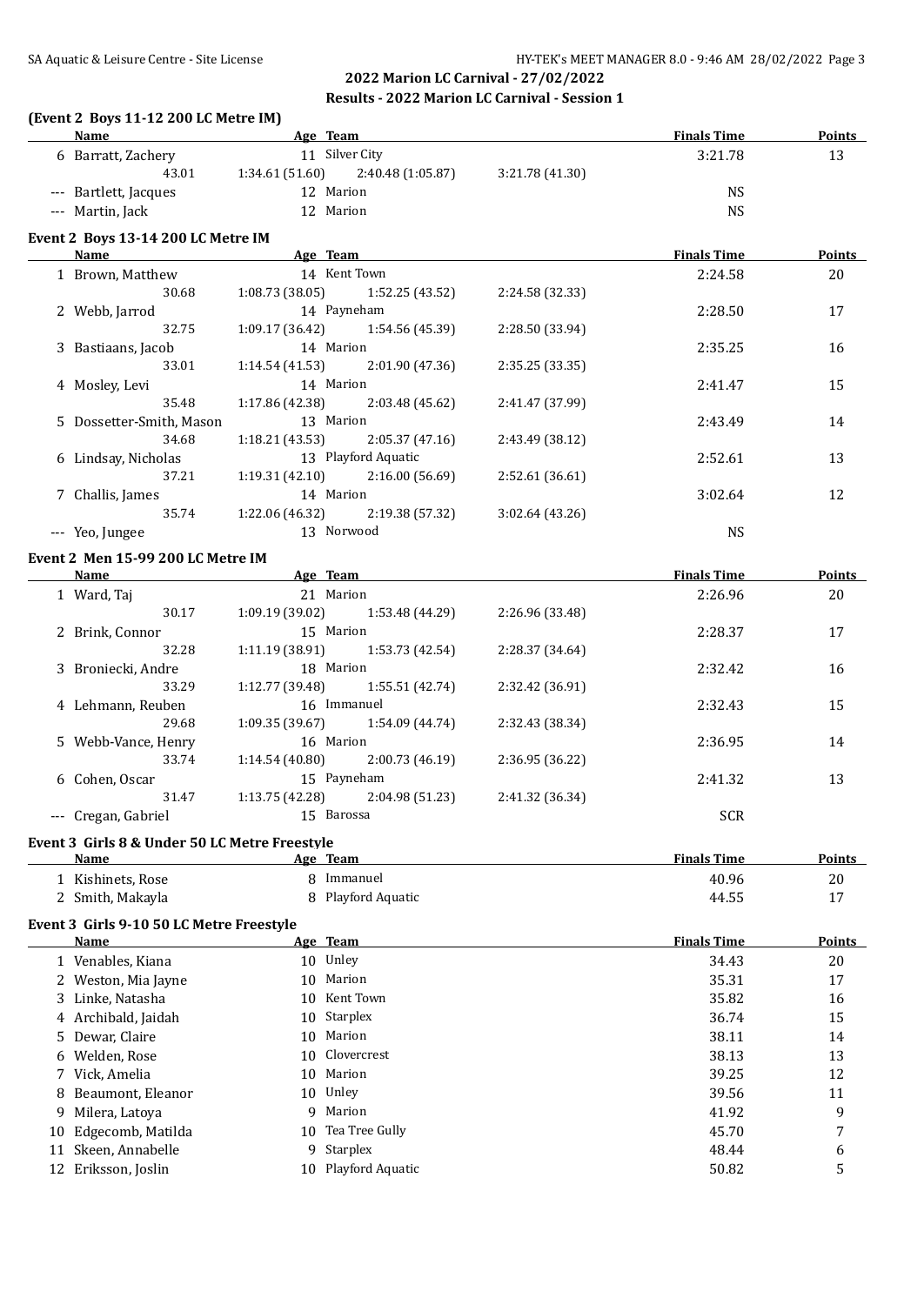# **(Event 3 Girls 9-10 50 LC Metre Freestyle)**

|          | 11 13 J-10 J0 LC MCCC FICCSCYICJ<br><b>Name</b>          |    | Age Team         | <b>Finals Time</b> | <b>Points</b>  |
|----------|----------------------------------------------------------|----|------------------|--------------------|----------------|
|          | 13 Watson, Tayla                                         |    | 9 Clovercrest    | 51.75              | 4              |
|          | --- Spagnoletti, Sofia                                   |    | 10 Kent Town     | NS                 |                |
|          | --- Findlay, Emily                                       |    | 10 Unley         | <b>SCR</b>         |                |
|          |                                                          |    |                  |                    |                |
|          | Event 3 Boys 8 & Under 50 LC Metre Freestyle             |    |                  |                    |                |
|          | Name                                                     |    | Age Team         | <b>Finals Time</b> | Points         |
|          | 1 Mosley, Luey                                           |    | 8 Marion         | 39.71              | 20             |
|          | 2 Geister, Sonny                                         | 8  | Barossa          | 42.12              | 17             |
|          | 3 Hossain, Noah                                          | 7  | Clovercrest      | 49.35              | 16             |
| $\cdots$ | Vorbach, Yamato                                          | 7  | Kent Town        | <b>NS</b>          |                |
|          | --- Vorbach, Ozzie                                       | 8  | Kent Town        | <b>NS</b>          |                |
|          | --- Henderson, Beejay                                    | 8  | Barossa          | <b>SCR</b>         |                |
|          | Event 3 Boys 9-10 50 LC Metre Freestyle                  |    |                  |                    |                |
|          | Name                                                     |    | Age Team         | <b>Finals Time</b> | <b>Points</b>  |
|          | 1 Sutton, Hugh                                           |    | 9 Marion         | 37.57              | 20             |
|          | 2 Umakaran, Santhosh                                     | 10 | Marion           | 37.59              | 17             |
| 3        | Baker, Ollie                                             | 10 | Payneham         | 38.30              | 16             |
| 4        | Falkous, Eli                                             | 10 | Playford Aquatic | 39.79              | 15             |
| 5.       | Edano, Rhys                                              | 10 | Marion           | 40.13              | 14             |
| 6        | Mosley, Liam                                             | 10 | Marion           | 40.16              | 13             |
| 7        | Fanning, Jack                                            | 10 | Marion           | 42.12              | 12             |
| 8        | Norman, Oscar                                            | 10 | Marion           | 42.31              | 11             |
| 9        | Kennison, Eli                                            | 10 | Payneham         | 43.00              | 9              |
|          | 10 Fay, Emmet                                            | 10 | Norwood          | 43.83              | 7              |
| 11       | Black, Theodore                                          | 10 | Payneham         | 44.48              | 6              |
| 12       | Galkowski, Jack                                          | 10 | Payneham         | 45.12              | 5              |
|          | 13 Birchenough, Louis                                    | 10 | Marion           | 46.18              | 4              |
| $---$    | Gaganis, Paul                                            | 10 | Marion           | <b>NS</b>          |                |
|          | --- Vorbach, Senna                                       | 10 | Kent Town        | <b>NS</b>          |                |
|          |                                                          |    |                  |                    |                |
|          | Event 4 Girls 11-12 50 LC Metre Freestyle<br><b>Name</b> |    | Age Team         | <b>Finals Time</b> | <b>Points</b>  |
|          |                                                          |    | 11 Kent Town     |                    |                |
|          | 1 Linke, Jasmine                                         |    | 12 Kent Town     | 29.86              | 20             |
|          | 2 Thomas, Milla                                          |    |                  | 30.93              | 17             |
|          | 3 Crean, Allegra                                         | 12 | Marion           | 31.54              | 16             |
|          | 4 Kovacic, Talulah                                       |    | 12 Marion        | 31.78              | 15             |
|          | 5 Geister, Leni                                          |    | 11 Barossa       | 32.14              | 14             |
| 6        | Thomas, Arabella                                         |    | 12 Immanuel      | 32.20              | 13             |
|          | 7 Ewer, Sophie                                           |    | 12 Kent Town     | 32.58              | 12             |
|          | 8 Ashmead, Annabel                                       | 11 | Barossa          | 32.90              | 11             |
|          | 9 Mannini, Eva                                           |    | 12 Unley         | 33.01              | 9              |
|          | 10 Franze, Rose                                          | 12 | Henley & Grange  | 33.25              | 7              |
| 11       | Williams, Amelia                                         | 12 | Norwood          | 33.57              | 6              |
| 12       | Fay, Clara                                               | 11 | Norwood          | 33.66              | 5              |
| 13       | Cox, Emmy                                                | 12 | Barossa          | 33.67              | 4              |
|          | 14 Tham, Krystelle                                       | 12 | Kent Town        | 33.95              | 3              |
|          | 15 Sherwell, Amber                                       | 11 | Norwood          | 34.11              | $\overline{c}$ |
|          | 16 Joy, Sofia                                            | 12 | Norwood          | 34.88              | $\mathbf{1}$   |
| 17       | Gillen, Rose                                             | 11 | Marion           | 35.27              |                |
| 18       | Ryu, June                                                | 12 | Norwood          | 35.32              |                |
|          | 19 Bastiaans, Laura                                      | 11 | Marion           | 35.99              |                |
| 20       | van Trigt, Leena                                         |    | 11 Unley         | 36.34              |                |
| 21       | Burrows, Poppy                                           | 11 | Marion           | 36.86              |                |
|          | 22 Kornmeier, Lily                                       |    | 12 Marion        | 37.00              |                |
|          | 23 Nagesh, Siyona                                        |    | 11 Marion        | 37.28              |                |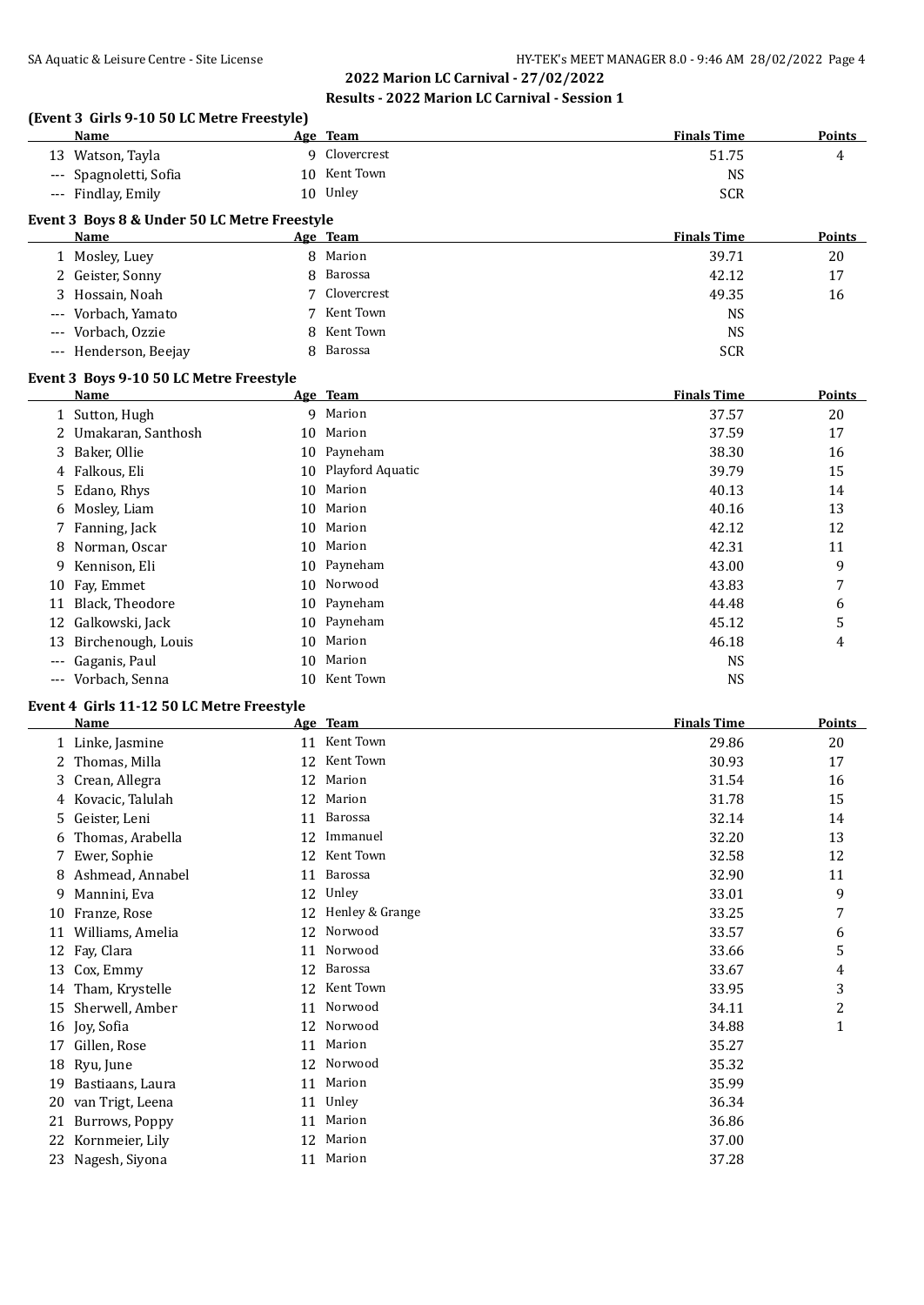#### **(Event 4 Girls 11-12 50 LC Metre Freestyle)**

| <b>Name</b>                 |    | Age Team            | <b>Finals Time</b> | <b>Points</b> |
|-----------------------------|----|---------------------|--------------------|---------------|
| 24 Skeen, Sophie            |    | 11 Starplex         | 37.32              |               |
| 25 Black, Bella             |    | 12 Payneham         | 37.34              |               |
| 26 Lau, Chloe               |    | 11 Clovercrest      | 37.74              |               |
| 27 McKellar-Stewart, Harper |    | Marion              | 38.26              |               |
| 28 Murray, Ella             | 11 | Immanuel            | 38.31              |               |
| 29 Stocker, Ruby            |    | 12 Playford Aquatic | 38.52              |               |
| 30 Walsh, Emily             |    | 11 Mountain Pool    | 38.67              |               |
| 31 Taylor-Ziersch, Bethany  |    | 12 Marion           | 40.50              |               |
| 32 Prizzi, Alana            |    | 11 Tea Tree Gully   | 47.79              |               |
| --- Lee, Ellen              | 11 | Norwood             | <b>NS</b>          |               |
| --- Verri, Mackenzie        |    | 12 Unley            | <b>NS</b>          |               |
| --- Brown, Lilly            |    | Marion              | <b>NS</b>          |               |

#### **Event 4 Girls 13-14 50 LC Metre Freestyle**

|          | <b>Name</b>                      |    | Age Team         | <b>Finals Time</b> | <b>Points</b>  |
|----------|----------------------------------|----|------------------|--------------------|----------------|
|          | 1 Burrows, Aleisha               |    | 14 Kent Town     | 28.78              | 20             |
| 2        | Carr, Lucinda                    | 14 | Marion           | 29.97              | 17             |
| 3.       | Czechowicz, Katarina             | 13 | Kent Town        | 30.22              | 16             |
|          | 4 Ashmead, Sophie                | 13 | Barossa          | 30.53              | 15             |
| 5.       | Rositano, Svetlana               | 13 | Norwood          | 31.07              | 14             |
| 6        | Green, Charlise                  | 13 | Immanuel         | 31.19              | 13             |
|          | Tsiros, Jasmine                  | 13 | Norwood          | 31.45              | 12             |
| 8        | Norman, Grace                    | 13 | Unley            | 31.71              | 11             |
| 9        | McLeod, Elsa                     | 13 | Norwood          | 31.99              | 9              |
| 10       | Hussaini, Milika                 | 14 | Norwood          | 32.02              | 7              |
|          | 11 Pentland, Ruby                | 13 | Clovercrest      | 32.22              | 6              |
| 12       | Laird-Britton, Charlize          | 13 | Marion           | 32.32              | 5              |
| 13       | Hogarth, Sophie                  | 14 | Norwood          | 32.53              | 4              |
| 14       | Braithwaite, Genevieve           | 13 | Payneham         | 32.69              | 3              |
| 15       | Grant, Gemma                     | 13 | Playford Aquatic | 32.88              | $\overline{c}$ |
| 16       | Joy, Matilda                     | 14 | Norwood          | 32.97              | $\mathbf{1}$   |
| 17       | Fanning, Holly                   | 13 | Marion           | 33.08              |                |
| 18       | Wheeler, Lani                    |    | 14 Onkaparinga   | 33.23              |                |
| 19       | Lewis, Teagan                    | 14 | Marion           | 33.85              |                |
| 20       | Lamming, Savannah                | 13 | Marion           | 36.00              |                |
| 21       | Painter, Josephine               | 13 | Norwood          | 36.04              |                |
| $\cdots$ | Sipahioglu, Deniz<br>False start | 13 | Tea Tree Gully   | DQ                 |                |
| $---$    | Smith, Keeley                    | 14 | Murray Bridge    | <b>NS</b>          |                |
|          | Spandler, Emilie                 | 13 | Norwood          | <b>NS</b>          |                |
| $---$    | Mickan, Asta                     | 13 | Barossa          | <b>SCR</b>         |                |
| $---$    | Cox, Kenzie                      | 13 | Barossa          | <b>SCR</b>         |                |
| $---$    | Kishinets, Isabella              | 13 | Immanuel         | <b>SCR</b>         |                |
|          |                                  |    |                  |                    |                |

#### **Event 4 Women 15-99 50 LC Metre Freestyle**

| Name                    | Age Team     | <b>Finals Time</b> | Points |
|-------------------------|--------------|--------------------|--------|
| 1 Oldsen, Ellysia       | 26 Marion    | 26.18              | 20     |
| 2 Trumble, Madeleine    | 15 Marion    | 28.07              | 17     |
| 3 Rawson, Madeline      | 20 Immanuel  | 28.25              | 16     |
| 4 Laird-Britton, Hunter | 15 Marion    | 28.38              | 15     |
| 5 Downie, Amelia        | 15 Immanuel  | 28.54              | 14     |
| 6 Pearce, Kiana         | 18 Marion    | 28.55              | 13     |
| 7 Ryan, Matilda         | 15 Kent Town | 31.41              | 12     |
| --- Ekins, Caitlyn      | 15 Kent Town | <b>SCR</b>         |        |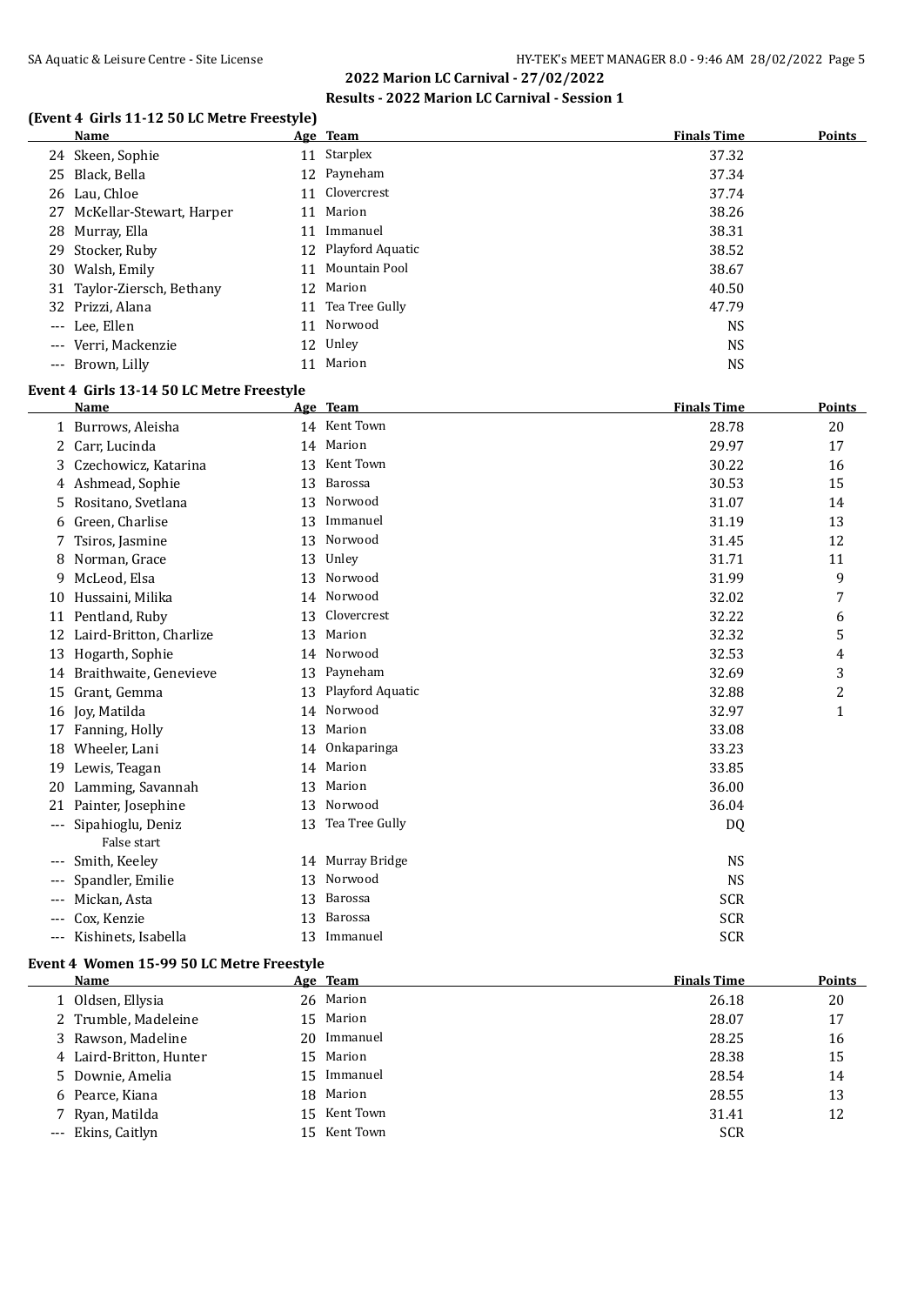#### **Event 4 Boys 11-12 50 LC Metre Freestyle**

|     | Name                |    | Age Team       | <b>Finals Time</b> | <b>Points</b>  |
|-----|---------------------|----|----------------|--------------------|----------------|
|     | 1 Birchenough, Owen |    | 12 Marion      | 30.80              | 20             |
| 2   | Watson, Trent       | 11 | Tea Tree Gully | 32.50              | 17             |
| 3   | Stanley, Will       | 12 | Marion         | 32.63              | 16             |
| 4   | Baker, James        | 12 | Payneham       | 32.82              | 15             |
| 5.  | Vaughan, Maximilian | 11 | Marion         | 33.46              | 14             |
| 6   | Spyrou, Daniel      | 12 | Norwood        | 33.66              | 13             |
|     | 7 Cregan, Neil      | 12 | Barossa        | 34.04              | 12             |
| 8   | McGuire-Coward, dan | 11 | Payneham       | 34.88              | 11             |
| 9.  | Schulz, Nathan      | 12 | Mountain Pool  | 36.55              | 9              |
| 10  | Carr, Mitchell      | 12 | Unley          | 36.98              | 7              |
|     | 11 Ryu, Geon        | 12 | Norwood        | 37.25              | 6              |
| 12  | Barratt, Zachery    | 11 | Silver City    | 37.39              | 5              |
| 13  | Bartlett, Jacques   | 12 | Marion         | 38.11              | 4              |
| 14  | Draganic, Damian    | 11 | Marion         | 38.47              | 3              |
| 15  | Carr, Thomas        | 12 | Marion         | 40.28              | $\overline{c}$ |
| 16  | Blackborough, Hugh  | 11 | Barossa        | 40.44              | 1              |
| 17  | Rowland, Harry      | 12 | Starplex       | 42.42              |                |
| 18  | Cohen, Max          | 11 | Payneham       | 52.40              |                |
| --- | Cox, Daniel         | 12 | Tea Tree Gully | DQ                 |                |
|     | False start         |    |                |                    |                |
| --- | Martin, Jack        |    | 12 Marion      | <b>NS</b>          |                |

#### **Event 4 Boys 13-14 50 LC Metre Freestyle**

|       | Name                 |    | Age Team         | <b>Finals Time</b> | <b>Points</b> |
|-------|----------------------|----|------------------|--------------------|---------------|
|       | 1 Bastiaans, Jacob   |    | 14 Marion        | 27.68              | 20            |
|       | 2 Turra, Logan       |    | 14 Marion        | 27.76              | 17            |
|       | 3 Brown, Matthew     |    | 14 Kent Town     | 27.98              | 16            |
|       | 4 Hassell, Fred      | 13 | Kent Town        | 28.12              | 15            |
|       | 5 Ryu, Clement       |    | 14 Norwood       | 28.49              | 14            |
|       | 6 McNamara, Finn     | 13 | Norwood          | 28.90              | 13            |
|       | 7 Barratt, Max       | 13 | Silver City      | 29.67              | 12            |
|       | 8 Mosley, Levi       |    | 14 Marion        | 30.78              | 11            |
|       | 9 Madawala, Mithessh |    | 14 Norwood       | 31.11              | 9             |
| 10    | Owuor, Keita         |    | 14 Marion        | 31.35              | 7             |
| 11    | Wright, Eamon        | 13 | Immanuel         | 31.57              | 6             |
| 12    | Lau, Cortez          | 13 | Clovercrest      | 32.11              | 5             |
| 13    | Lindsay, Nicholas    | 13 | Playford Aquatic | 32.86              | 4             |
| 14    | Czechowicz, Gustaw   | 13 | Kent Town        | 33.29              | 3             |
| 15    | Murray, Alexander    | 13 | Immanuel         | 33.88              | 2             |
| $---$ | Biddell, Blake       | 14 | Norwood          | <b>NS</b>          |               |
| $---$ | Yeo, Jungee          | 13 | Norwood          | <b>NS</b>          |               |

#### **Event 4 Men 15-99 50 LC Metre Freestyle**

| Name                 | Age Team    | <b>Finals Time</b> | <b>Points</b> |
|----------------------|-------------|--------------------|---------------|
| 1 Muller, Grant      | 25 Marion   | 25.04              | 20            |
| 2 Lehmann, Reuben    | 16 Immanuel | 26.30              | 17            |
| 3 Stephenson, Flynn  | 15 Marion   | 26.47              | 16            |
| 4 Brown, Myles       | 18 Barossa  | 26.82              | 15            |
| 5 Poole, Isaac       | 16 Starplex | 26.89              | 14            |
| 6 Cohen, Oscar       | 15 Payneham | 27.33              | 13            |
| 7 Broniecki, Andre   | 18 Marion   | 27.34              | 12            |
| 8 Ward, Taj          | 21 Marion   | 27.58              | 11            |
| 9 Smith, Connor      | 15 Marion   | 28.18              | 9             |
| 10 Webb-Vance, Henry | 16 Marion   | 28.70              | 7             |
| 11 Baynes, Bay-lih   | 15 Norwood  | 29.25              | 6             |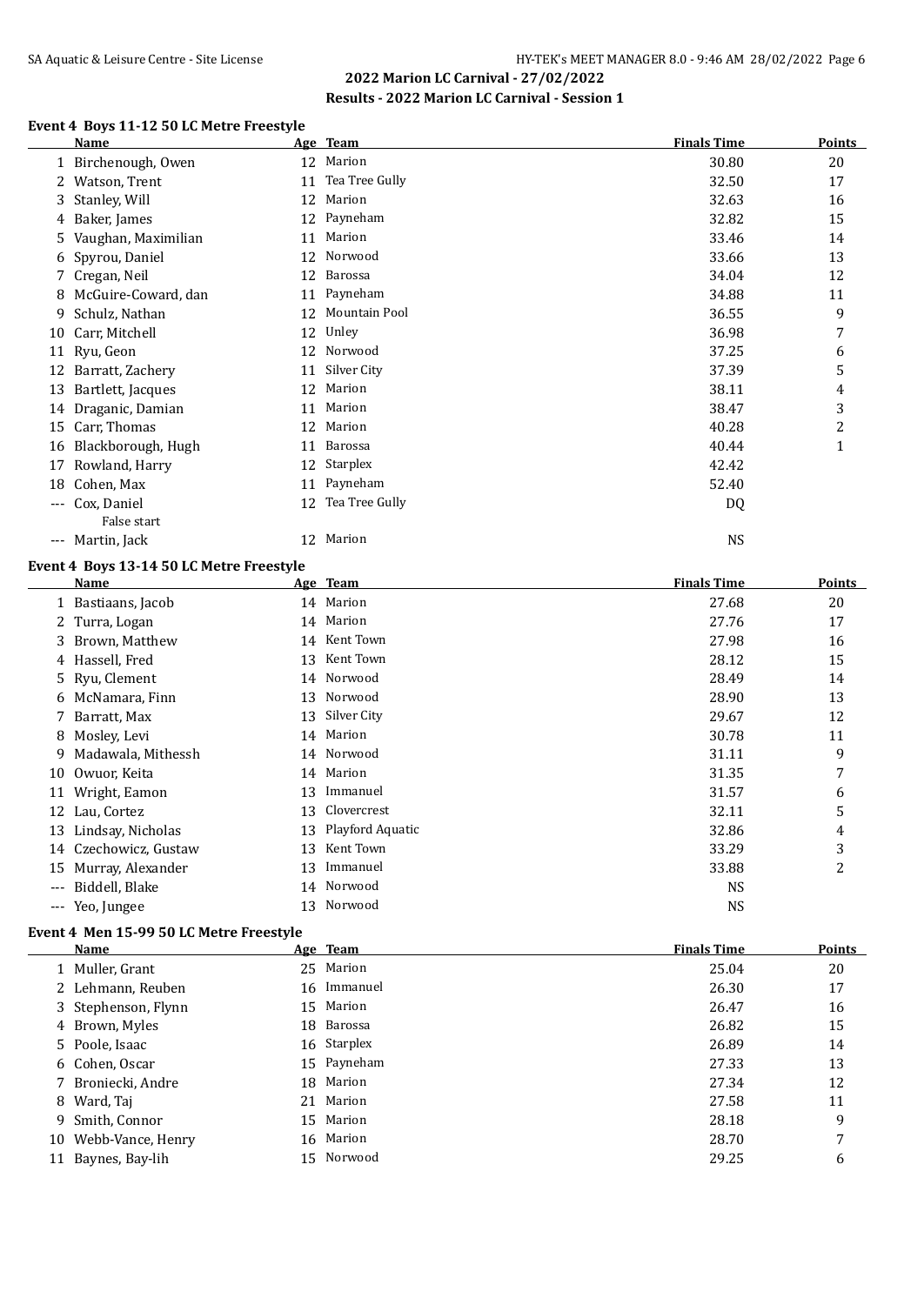|                                     | (Event 4 Men 15-99 50 LC Metre Freestyle)                 |                           |                          |                 |                         |               |
|-------------------------------------|-----------------------------------------------------------|---------------------------|--------------------------|-----------------|-------------------------|---------------|
|                                     | <b>Name</b>                                               |                           | Age Team                 |                 | <b>Finals Time</b>      | <b>Points</b> |
|                                     | 12 Dunning, Elliot                                        |                           | 15 Payneham              |                 | 29.99                   | 5             |
|                                     | 13 Watts, Thomas                                          |                           | 15 Norwood               |                 | 33.11                   | 4             |
|                                     | --- Atanackovic, Felix                                    |                           | 15 Immanuel              |                 | <b>NS</b>               |               |
|                                     | --- Watson, Luke                                          |                           | 16 Tea Tree Gully        |                 | <b>NS</b>               |               |
|                                     | --- Hamlyn, Lachlan                                       |                           | 16 Norwood               |                 | <b>NS</b>               |               |
|                                     | Event 5 Girls 13 & Under 200 LC Metre Butterfly           |                           |                          |                 |                         |               |
|                                     | Name                                                      |                           | Age Team                 |                 | <b>Finals Time</b>      | Points        |
|                                     | 1 Hendry, Nicole                                          |                           | 13 Marion                |                 | 2:55.05                 | 20            |
|                                     | 37.06                                                     | 1:22.21 (45.15)           | 2:09.42 (47.21)          | 2:55.05 (45.63) |                         |               |
|                                     | 2 Tsiros, Jasmine                                         |                           | 13 Norwood               |                 | 2:59.74                 | 17            |
|                                     | 39.72                                                     | 1:24.59 (44.87)           | 2:12.14 (47.55)          | 2:59.74 (47.60) |                         |               |
|                                     | 3 Sturt, Chloe                                            |                           | 11 Norwood               |                 | 3:19.48                 | 16            |
|                                     | 40.99                                                     | 1:31.54(50.55)            | 2:25.34 (53.80)          | 3:19.48(54.14)  |                         |               |
|                                     | Event 5 Women 14 & Over 200 LC Metre Butterfly            |                           |                          |                 |                         |               |
|                                     | Name                                                      |                           | Age Team                 |                 | <b>Finals Time</b>      | <b>Points</b> |
|                                     | 1 Pearce, Kiana                                           |                           | 18 Marion                |                 | 2:35.19                 | 20            |
|                                     | 35.19                                                     | 1:15.26(40.07)            | 1:55.74 (40.48)          | 2:35.19 (39.45) |                         |               |
|                                     | 2 Rashleigh, Indyanna                                     |                           | 16 Norwood               |                 | 2:39.88                 | 17            |
|                                     | 33.83                                                     | 1:13.09(39.26)            | 1:55.48 (42.39)          | 2:39.88 (44.40) |                         |               |
|                                     | 3 Scarr, Elysia                                           |                           | 14 Kent Town             |                 | 2:43.01                 | 16            |
|                                     | 33.68                                                     | 1:13.42(39.74)            | 1:56.55(43.13)           | 2:43.01 (46.46) |                         |               |
|                                     | --- Adams, Sasha                                          |                           | 15 Immanuel              |                 | <b>NS</b>               |               |
|                                     | Event 5 Boys 13 & Under 200 LC Metre Butterfly            |                           |                          |                 |                         |               |
|                                     | Name                                                      | <b>Example 2</b> Age Team |                          |                 | <b>Finals Time</b>      | Points        |
|                                     | 1 Barresi, Antony                                         |                           | 13 Norwood               |                 | 2:54.20                 | 20            |
|                                     | 37.32                                                     | 1:20.59 (43.27)           | 2:06.54(45.95)           | 2:54.20 (47.66) |                         |               |
|                                     | Event 5 Men 14 & Over 200 LC Metre Butterfly              |                           |                          |                 |                         |               |
|                                     | <b>Name</b>                                               | <b>Example 2</b> Age Team |                          |                 | <b>Finals Time</b>      | Points        |
|                                     | --- Bastiaans, Jacob                                      |                           | 14 Marion                |                 | <b>NS</b>               |               |
|                                     | Event 6 Girls 8 & Under 100 LC Metre Breaststroke<br>Name | <b>Example 2</b> Age Team |                          |                 | <b>Finals Time</b>      | Points        |
|                                     | 1 Smith, Makayla                                          |                           | 8 Playford Aquatic       |                 | 2:21.96                 | 20            |
|                                     | 1:10.20                                                   | 2:21.96 (1:11.76)         |                          |                 |                         |               |
|                                     | Event 6 Girls 9-10 100 LC Metre Breaststroke              |                           |                          |                 |                         |               |
|                                     | <b>Name</b>                                               |                           | Age Team                 |                 | <b>Finals Time</b>      | <b>Points</b> |
|                                     | 1 Venables, Kiana                                         |                           | 10 Unley                 |                 | 1:41.14                 | 20            |
|                                     | 48.24                                                     | 1:41.14 (52.90)           |                          |                 |                         |               |
|                                     | 2 Weston, Mia Jayne                                       |                           | 10 Marion                |                 | 1:41.68                 | 17            |
|                                     | 49.69                                                     | 1:41.68 (51.99)           |                          |                 |                         |               |
|                                     |                                                           |                           |                          |                 |                         |               |
|                                     | 3 Archibald, Jaidah                                       |                           | 10 Starplex              |                 | 1:55.82                 | 16            |
|                                     | 53.23                                                     | 1:55.82 (1:02.59)         |                          |                 |                         |               |
|                                     | 4 Edgecomb, Matilda                                       |                           | 10 Tea Tree Gully        |                 | 2:02.56                 | 15            |
|                                     | 59.02                                                     | 2:02.56 (1:03.54)         |                          |                 |                         |               |
|                                     | 5 Welden, Rose                                            |                           | 10 Clovercrest           |                 | 2:10.59                 | 14            |
|                                     | 1:03.61                                                   | 2:10.59 (1:06.98)         |                          |                 |                         |               |
|                                     |                                                           |                           |                          |                 |                         |               |
|                                     |                                                           |                           | 9 Starplex               |                 | 2:18.91                 | 13            |
|                                     | 6 Skeen, Annabelle                                        |                           |                          |                 |                         |               |
|                                     | 1:05.38                                                   | 2:18.91 (1:13.53)         |                          |                 |                         |               |
|                                     | 7 Eriksson, Joslin                                        |                           | 10 Playford Aquatic      |                 | 2:19.27                 | 12            |
|                                     | 1:05.49                                                   | 2:19.27 (1:13.78)         |                          |                 |                         |               |
|                                     | 8 Watson, Tayla                                           |                           | 9 Clovercrest            |                 | 2:32.00                 | 11            |
|                                     | 1:13.34                                                   | 2:32.00 (1:18.66)         |                          |                 |                         |               |
| $-\, -\, -$<br>$\scriptstyle\cdots$ | Spagnoletti, Sofia<br>Findlay, Emily                      |                           | 10 Kent Town<br>10 Unley |                 | <b>NS</b><br><b>SCR</b> |               |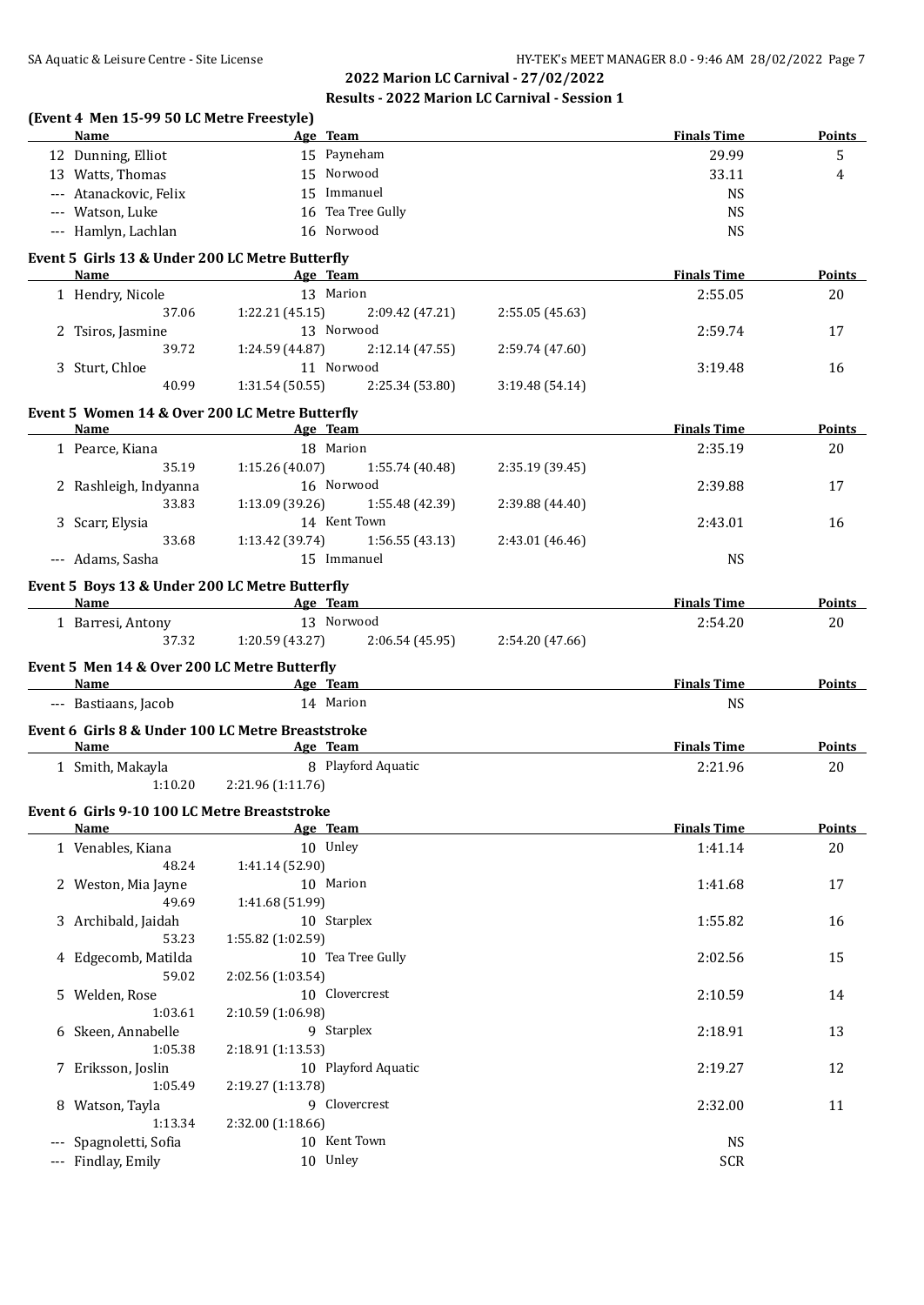| Event 6 Boys 8 & Under 100 LC Metre Breaststroke<br>Name |                   | Age Team            | <b>Finals Time</b> | Points        |
|----------------------------------------------------------|-------------------|---------------------|--------------------|---------------|
| --- Vorbach, Yamato                                      |                   | 7 Kent Town         | <b>NS</b>          |               |
| --- Vorbach, Ozzie                                       |                   | 8 Kent Town         | <b>NS</b>          |               |
| Event 6 Boys 9-10 100 LC Metre Breaststroke<br>Name      |                   | Age Team            | <b>Finals Time</b> | Points        |
|                                                          |                   |                     |                    |               |
| 1 Umakaran, Santhosh                                     |                   | 10 Marion           | 1:46.61            | 20            |
| 53.60                                                    | 1:46.61 (53.01)   |                     |                    |               |
| 2 Fay, Emmet                                             |                   | 10 Norwood          | 1:53.94            | 17            |
| 54.63                                                    | 1:53.94 (59.31)   |                     |                    |               |
| 3 Falkous, Eli                                           |                   | 10 Playford Aquatic | 2:03.42            | 16            |
| 58.35                                                    | 2:03.42 (1:05.07) |                     |                    |               |
| 4 Galkowski, Jack                                        |                   | 10 Payneham         | 2:05.33            | 15            |
| 1:00.63                                                  | 2:05.33 (1:04.70) |                     |                    |               |
| 5 Black, Theodore                                        |                   | 10 Payneham         | 2:08.40            | 14            |
| 1:00.35                                                  | 2:08.40 (1:08.05) |                     |                    |               |
| --- Vorbach, Senna                                       |                   | 10 Kent Town        | <b>NS</b>          |               |
| Event 7 Girls 11-12 100 LC Metre Breaststroke<br>Name    |                   | Age Team            | <b>Finals Time</b> | <b>Points</b> |
|                                                          |                   |                     |                    |               |
| 1 Ewer, Sophie                                           |                   | 12 Kent Town        | 1:34.55            | 20            |
| 44.96                                                    | 1:34.55 (49.59)   |                     |                    |               |
| 2 Linke, Jasmine                                         |                   | 11 Kent Town        | 1:34.76            | 17            |
| 46.93                                                    | 1:34.76 (47.83)   |                     |                    |               |
| 3 Fletcher, Mallika                                      |                   | 12 Barossa          | 1:36.30            | 16            |
| 45.86                                                    | 1:36.30 (50.44)   |                     |                    |               |
| 4 Ashmead, Annabel                                       |                   | 11 Barossa          | 1:38.60            | 15            |
| 46.66                                                    | 1:38.60 (51.94)   |                     |                    |               |
| 5 Sturt, Chloe                                           |                   | 11 Norwood          | 1:40.34            | 14            |
| 6 Geister, Leni                                          |                   | 11 Barossa          | 1:40.94            | 13            |
| 48.21                                                    | 1:40.94 (52.73)   |                     |                    |               |
| 7 Bevan, Jasmine                                         |                   | 12 Marion           | 1:42.08            | 12            |
| 48.08                                                    | 1:42.08 (54.00)   |                     |                    |               |
| 8 Waller, Arabella                                       |                   | 11 Marion           | 1:42.36            | 11            |
| 49.88                                                    | 1:42.36 (52.48)   |                     |                    |               |
| 9 Tham, Krystelle                                        |                   | 12 Kent Town        | 1:43.05            | 9             |
| 48.58                                                    | 1:43.05 (54.47)   |                     |                    |               |
| 10 Sebestyen, Laura                                      | 11 Marion         |                     | 1:43.88            | 7             |
| 50.40                                                    | 1:43.88 (53.48)   |                     |                    |               |
| 11 Joy, Sofia                                            |                   | 12 Norwood          | 1:44.07            | 6             |
| 51.28                                                    | 1:44.07 (52.79)   |                     |                    |               |
| 12 Nagesh, Siyona                                        |                   | 11 Marion           | 1:44.28            | 5             |
| 49.55                                                    | 1:44.28 (54.73)   |                     |                    |               |
| 13 Kornmeier, Lily                                       |                   | 12 Marion           | 1:47.03            | 4             |
| 50.92                                                    | 1:47.03 (56.11)   |                     |                    |               |
| 14 Franze, Rose                                          |                   | 12 Henley & Grange  | 1:50.82            | 3             |
| 51.09                                                    | 1:50.82 (59.73)   |                     |                    |               |
| 15 Stocker, Ruby                                         |                   | 12 Playford Aquatic | 1:53.50            | 2             |
| 53.63                                                    | 1:53.50 (59.87)   |                     |                    |               |
| 16 Skeen, Sophie                                         |                   | 11 Starplex         | 1:54.29            | $\mathbf{1}$  |
| 53.65                                                    | 1:54.29 (1:00.64) |                     |                    |               |
| 17 Lau, Chloe                                            |                   | 11 Clovercrest      | 1:56.46            |               |
| 55.66                                                    | 1:56.46 (1:00.80) |                     |                    |               |
|                                                          |                   | 11 Marion           | 1:57.25            |               |
| 18 McKellar-Stewart, Harper                              | 1:57.25 (1:01.23) |                     |                    |               |
| 56.02                                                    |                   |                     |                    |               |
| 19 Black, Bella                                          |                   | 12 Payneham         | 1:59.97            |               |
| 55.77                                                    | 1:59.97 (1:04.20) |                     |                    |               |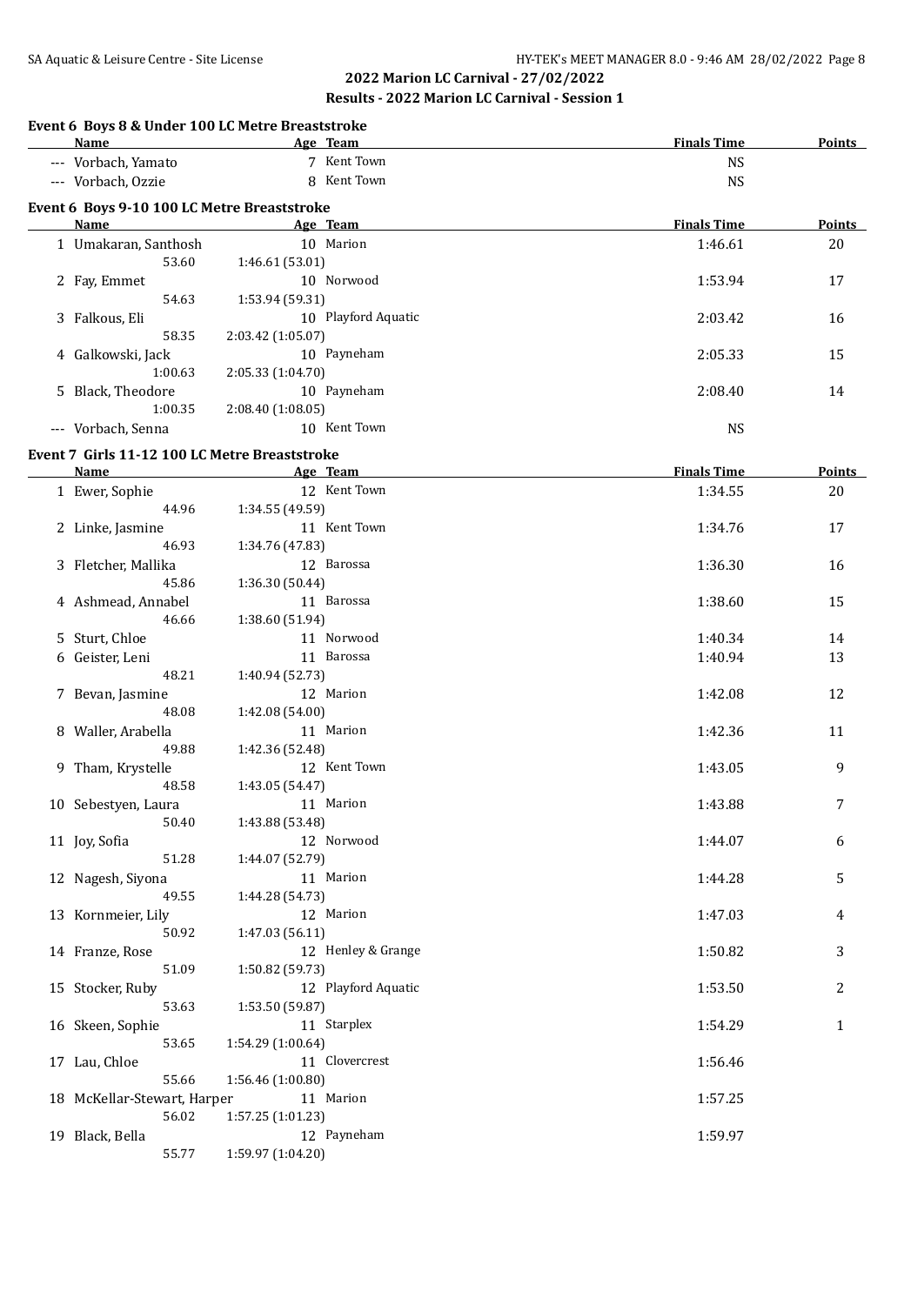# **(Event 7 Girls 11-12 100 LC Metre Breaststroke)**

| <b>Name</b>                                   | Age Team            | <b>Finals Time</b> | <b>Points</b> |
|-----------------------------------------------|---------------------|--------------------|---------------|
| 20 Prizzi, Alana                              | 11 Tea Tree Gully   | 2:36.50            |               |
| 1:17.06                                       | 2:36.50 (1:19.44)   |                    |               |
| --- Kovacic, Talulah                          | 12 Marion           | <b>NS</b>          |               |
| --- Miller, Sutton                            | 11 Unley            | <b>SCR</b>         |               |
| Event 7 Girls 13-14 100 LC Metre Breaststroke |                     |                    |               |
| Name                                          | Age Team            | <b>Finals Time</b> | Points        |
| 1 Borgmeyer, Claire                           | 13 Immanuel         | 1:20.54            | 20            |
| 38.16                                         | 1:20.54 (42.38)     |                    |               |
| 2 Ashmead, Sophie                             | 13 Barossa          | 1:25.42            | 17            |
| 40.28                                         | 1:25.42 (45.14)     |                    |               |
| 3 Laird-Britton, Charlize                     | 13 Marion           | 1:29.03            | 16            |
| 45.34                                         | 1:29.03 (43.69)     |                    |               |
| 4 Joy, Matilda                                | 14 Norwood          | 1:33.06            | 15            |
| 44.29                                         | 1:33.06 (48.77)     |                    |               |
| 5 Carr, Lucinda                               | 14 Marion           | 1:33.36            | 14            |
| 42.65                                         | 1:33.36 (50.71)     |                    |               |
| 6 Chan, Hermione                              | 14 Marion           | 1:35.73            | 13            |
| 44.41                                         | 1:35.73 (51.32)     |                    |               |
| 7 Schulz, Olivia                              | 14 Mountain Pool    | 1:37.02            | 12            |
| 45.83                                         | 1:37.02 (51.19)     |                    |               |
| 8 Grant, Gemma                                | 13 Playford Aquatic | 1:38.59            | 11            |
| 46.76                                         | 1:38.59 (51.83)     |                    |               |
| 9 Pentland, Ruby                              | 13 Clovercrest      | 1:38.62            | 9             |
| 46.30                                         | 1:38.62 (52.32)     |                    |               |
| 10 Rositano, Svetlana                         | 13 Norwood          | 1:38.83            | 7             |
| 47.38                                         | 1:38.83(51.45)      |                    |               |
| 11 Hussaini, Milika                           | 14 Norwood          | 1:39.86            | 6             |
| 46.05                                         | 1:39.86 (53.81)     |                    |               |
| 12 Lewis, Teagan                              | 14 Marion           | 1:44.51            | 5             |
| 50.21                                         | 1:44.51 (54.30)     |                    |               |
| 13 Painter, Josephine                         | 13 Norwood          | 1:46.26            | 4             |
| 50.99                                         | 1:46.26 (55.27)     |                    |               |
| --- Gaganis, Maria                            | 13 Marion           | <b>NS</b>          |               |
| --- Hogarth, Sophie                           | 14 Norwood          | <b>NS</b>          |               |
| --- Green, Charlise                           | 13 Immanuel         | <b>SCR</b>         |               |

#### **Event 7 Women 15-99 100 LC Metre Breaststroke**

| Name                 | Age Team                | <b>Finals Time</b> | <b>Points</b> |
|----------------------|-------------------------|--------------------|---------------|
| 1 Rawson, Madeline   | Immanuel<br>20          | 1:17.71            | 20            |
| 35.91                | 1:17.71(41.80)          |                    |               |
| 2 Livingston, Alicia | 15 Marion               | 1:21.17            | 17            |
| 38.23                | 1:21.17(42.94)          |                    |               |
| 3 Downie, Amelia     | 15<br>Immanuel          | 1:23.23            | 16            |
| 38.00                | 1:23.23 (45.23)         |                    |               |
| 4 Ashmead, Charlotte | 15 Barossa              | 1:24.03            | 15            |
| 38.66                | 1:24.03(45.37)          |                    |               |
| 5 Adams, Sasha       | 15 Immanuel             | 1:33.50            | 14            |
| 44.33                | 1:33.50(49.17)          |                    |               |
| 6 Fuhrmann, Ella     | 15 Southern Performance | 1:34.69            | 13            |
| 45.14                | 1:34.69 (49.55)         |                    |               |

#### **Event 7 Boys 11-12 100 LC Metre Breaststroke**

| Name           |       | Age Team       | <b>Finals Time</b> | <b>Points</b> |
|----------------|-------|----------------|--------------------|---------------|
| Stanley, Will  |       | 12 Marion      | 1:35.68            | 20            |
|                | 46.73 | 1:35.68(48.95) |                    |               |
| 2 Cregan, Neil |       | 12 Barossa     | 1:41.76            | 17            |
|                | 48.05 | 1:41.76(53.71) |                    |               |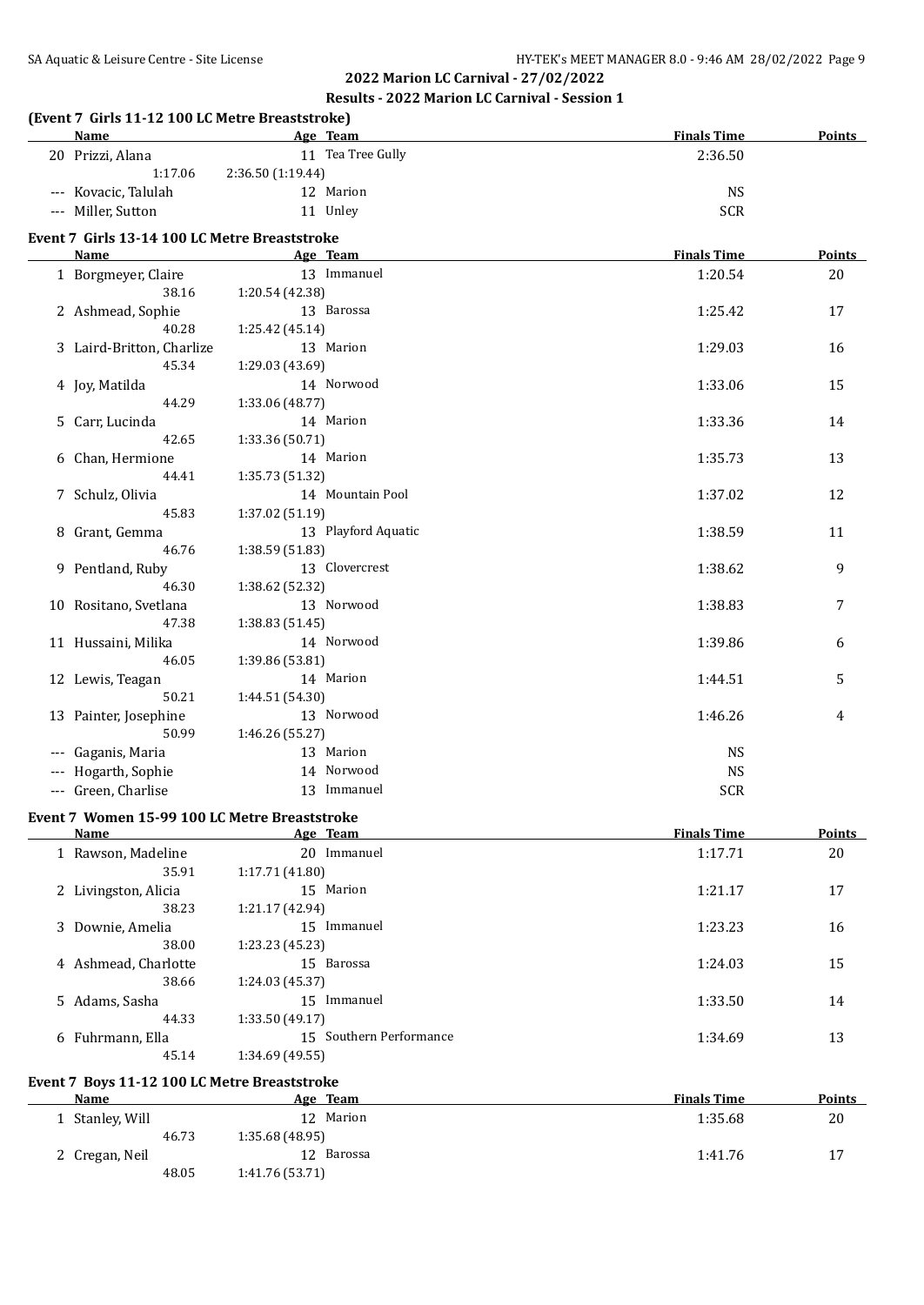| (Event 7 Boys 11-12 100 LC Metre Breaststroke)<br><b>Name</b> | Age Team                                                         | <b>Finals Time</b> | <b>Points</b> |
|---------------------------------------------------------------|------------------------------------------------------------------|--------------------|---------------|
| 3 McGuire-Coward, dan                                         | 11 Payneham                                                      | 1:45.69            | 16            |
| 50.14                                                         | 1:45.69 (55.55)                                                  |                    |               |
| 4 Draganic, Damian                                            | 11 Marion                                                        | 1:48.45            | 15            |
| 52.38                                                         | 1:48.45 (56.07)                                                  |                    |               |
| 5 Blackborough, Hugh                                          | 11 Barossa                                                       | 2:01.40            | 14            |
| 57.73                                                         | 2:01.40 (1:03.67)                                                |                    |               |
| 6 Rowland, Harry                                              | 12 Starplex                                                      | 2:06.70            | 13            |
| 59.71                                                         | 2:06.70 (1:06.99)                                                |                    |               |
| --- Ryu, Geon                                                 | 12 Norwood                                                       | DQ                 |               |
|                                                               | Incomplete stroke cycle other than one pull followed by one kick |                    |               |
| 44.54                                                         | DQ (48.75)<br>12 Norwood                                         | <b>SCR</b>         |               |
| --- Spyrou, Daniel                                            |                                                                  |                    |               |
| Event 7 Boys 13-14 100 LC Metre Breaststroke                  |                                                                  |                    |               |
| Name                                                          | <b>Example 2</b> Age Team                                        | <b>Finals Time</b> | <b>Points</b> |
| 1 Webb, Jarrod<br>36.72                                       | 14 Payneham                                                      | 1:19.57            | 20            |
|                                                               | 1:19.57 (42.85)<br>13 Marion                                     |                    |               |
| 2 Dossetter-Smith, Mason<br>39.85                             | 1:24.86 (45.01)                                                  | 1:24.86            | 17            |
| 3 Owuor, Keita                                                | 14 Marion                                                        | 1:32.87            | 16            |
| 42.49                                                         | 1:32.87 (50.38)                                                  |                    |               |
| 4 Lau, Cortez                                                 | 13 Clovercrest                                                   | 1:33.90            | 15            |
| 44.02                                                         | 1:33.90 (49.88)                                                  |                    |               |
| 5 Challis, James                                              | 14 Marion                                                        | 1:35.42            | 14            |
| 46.00                                                         | 1:35.42 (49.42)                                                  |                    |               |
| 6 Brooks, Hayden                                              | 14 Marion                                                        | 1:39.57            | 13            |
| 7 Czechowicz, Gustaw                                          | 13 Kent Town                                                     | 1:46.72            | 12            |
| 49.78                                                         | 1:46.72 (56.94)                                                  |                    |               |
| --- Yeo, Jungee                                               | 13 Norwood                                                       | <b>NS</b>          |               |
| Event 7 Men 15-99 100 LC Metre Breaststroke                   |                                                                  |                    |               |
| Name                                                          | Age Team                                                         | <b>Finals Time</b> | Points        |
| 1 Lehmann, Reuben                                             | 16 Immanuel                                                      | 1:16.70            | 20            |
| 35.91                                                         | 1:16.70 (40.79)                                                  |                    |               |
| 2 Fillmore, Jack                                              | 15 Onkaparinga                                                   | 1:16.75            | 17            |
| 36.64                                                         | 1:16.75(40.11)                                                   |                    |               |
| 3 Broniecki, Andre                                            | 18 Marion                                                        | 1:17.13            | 16            |
| 36.39                                                         | 1:17.13 (40.74)                                                  |                    |               |
| 4 Cregan, Gabriel                                             | 15 Barossa                                                       | 1:17.37            | 15            |
| 36.32                                                         | 1:17.37 (41.05)                                                  |                    |               |
| 5 Webb-Vance, Henry                                           | 16 Marion                                                        | 1:22.71            | 14            |
| 38.77                                                         | 1:22.71 (43.94)                                                  |                    |               |
| 6 Watts, Thomas                                               | 15 Norwood                                                       | 1:33.51            | 13            |
| 44.51                                                         | 1:33.51 (49.00)                                                  |                    |               |
| --- Poole, Isaac                                              | 16 Starplex                                                      | <b>NS</b>          |               |
| Event 8 Girls 8 & Under 50 LC Metre Backstroke                |                                                                  |                    |               |
| Name                                                          | Age Team                                                         | <b>Finals Time</b> | <b>Points</b> |
| 1 Kishinets, Rose                                             | 8 Immanuel                                                       | 45.27              | 20            |
| 2 Smith, Makayla                                              | 8 Playford Aquatic                                               | 56.64              | 17            |
| Event 8 Girls 9-10 50 LC Metre Backstroke                     |                                                                  |                    |               |
| <b>Name</b>                                                   | Age Team                                                         | <b>Finals Time</b> | <b>Points</b> |
| 1 Weston, Mia Jayne                                           | 10 Marion                                                        | 41.45              | 20            |
| 2 Linke, Natasha                                              | 10 Kent Town                                                     | 42.63              | 17            |
| 3 Dewar, Claire                                               | 10 Marion                                                        | 44.46              | 16            |

4 Milera, Latoya 15 5 Archibald, Jaidah 10 Starplex 45.45 14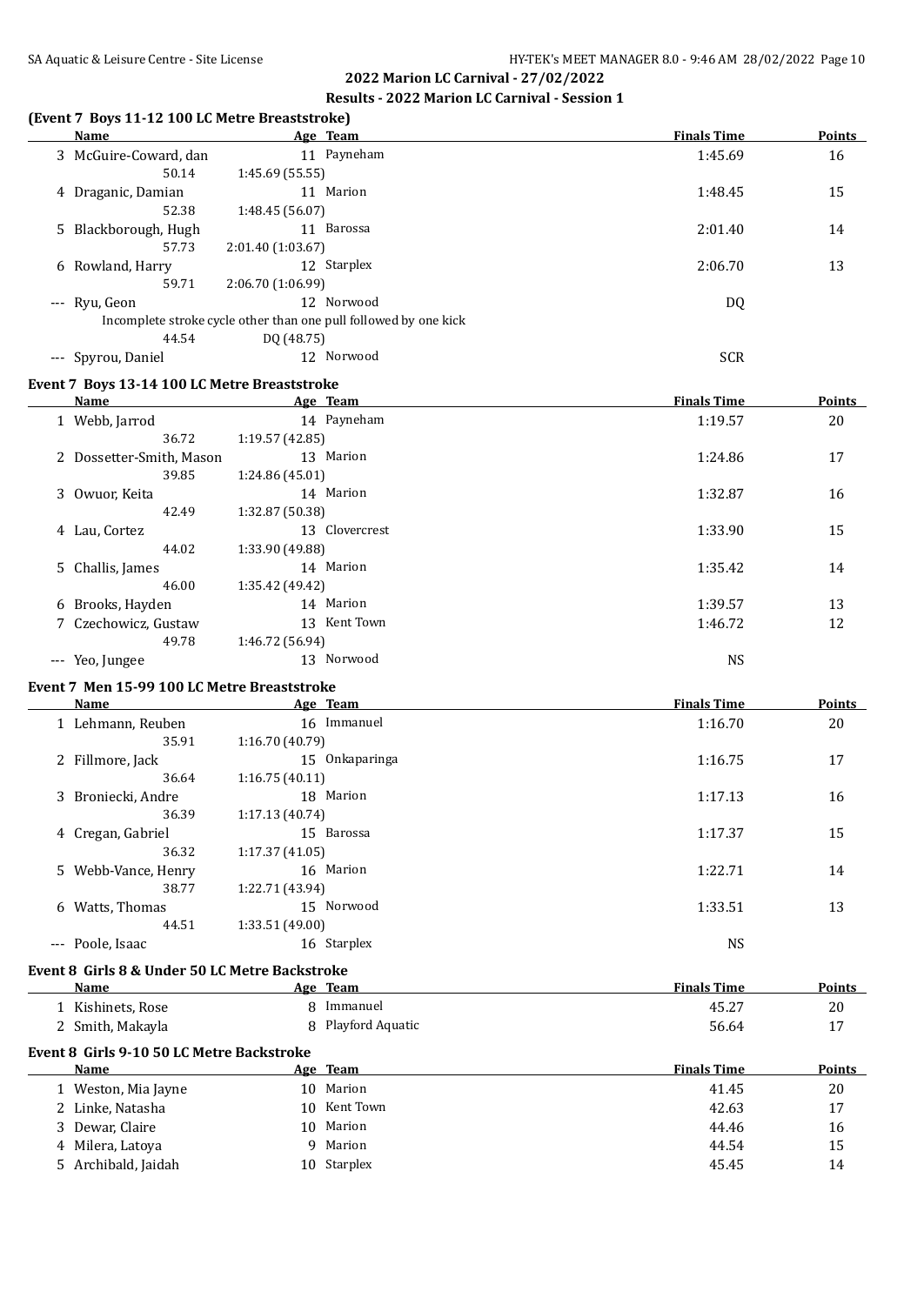#### **(Event 8 Girls 9-10 50 LC Metre Backstroke)**

| <b>Name</b>            |     | Age Team            | <b>Finals Time</b> | <b>Points</b> |
|------------------------|-----|---------------------|--------------------|---------------|
| 6 Vick, Amelia         |     | 10 Marion           | 48.72              | 13            |
| 7 Beaumont, Eleanor    | 10  | Unley               | 48.91              | 12            |
| 8 Welden, Rose         |     | 10 Clovercrest      | 49.30              | 11            |
| 9 Skeen, Annabelle     |     | 9 Starplex          | 56.21              | 9             |
| 10 Edgecomb, Matilda   |     | 10 Tea Tree Gully   | 57.00              | 7             |
| 11 Eriksson, Joslin    |     | 10 Playford Aquatic | 57.01              | 6             |
| 12 Watson, Tayla       |     | 9 Clovercrest       | 1:02.57            |               |
| --- Spagnoletti, Sofia | 10. | Kent Town           | <b>NS</b>          |               |
| --- Findlay, Emily     | 10  | Unley               | <b>SCR</b>         |               |

#### **Event 8 Boys 8 & Under 50 LC Metre Backstroke**

| <b>Name</b>           | Age Team      | <b>Finals Time</b> | <b>Points</b> |
|-----------------------|---------------|--------------------|---------------|
| 1 Geister, Sonny      | 8 Barossa     | 49.72              | 20            |
| 2 Mosley, Luey        | 8 Marion      | 50.99              | 17            |
| 3 Hossain, Noah       | 7 Clovercrest | 1:00.28            | 16            |
| --- Vorbach, Yamato   | 7 Kent Town   | NS                 |               |
| --- Vorbach, Ozzie    | 8 Kent Town   | NS                 |               |
| --- Henderson, Beejay | 8 Barossa     | <b>SCR</b>         |               |

#### **Event 8 Boys 9-10 50 LC Metre Backstroke**

|       | Name                  |    | Age Team            | <b>Finals Time</b> | <b>Points</b> |
|-------|-----------------------|----|---------------------|--------------------|---------------|
|       | 1 Sutton, Hugh        |    | 9 Marion            | 44.48              | 20            |
|       | 2 Edano, Rhys         |    | 10 Marion           | 46.62              | 17            |
|       | 3 Mosley, Liam        |    | 10 Marion           | 48.26              | 16            |
|       | 4 Umakaran, Santhosh  | 10 | Marion              | 48.54              | 15            |
|       | 5 Falkous, Eli        |    | 10 Playford Aquatic | 49.65              | 14            |
|       | 6 Black, Theodore     | 10 | Payneham            | 50.18              | 13            |
|       | 7 Baker, Ollie        |    | 10 Payneham         | 50.53              | 12            |
|       | 8 Fanning, Jack       | 10 | Marion              | 50.88              | 11            |
|       | 9 Fay, Emmet          |    | 10 Norwood          | 51.07              | 9             |
|       | 10 Norman, Oscar      | 10 | Marion              | 52.21              | 7             |
|       | 11 Galkowski, Jack    |    | 10 Payneham         | 54.25              | 6             |
|       | 12 Birchenough, Louis | 10 | Marion              | 57.10              | 5             |
| $---$ | Gaganis, Paul         | 10 | Marion              | <b>NS</b>          |               |
| $---$ | Vorbach, Senna        | 10 | Kent Town           | <b>NS</b>          |               |

#### **Event 9 Girls 11-12 50 LC Metre Backstroke**

|    | Name               |    | Age Team        | <b>Finals Time</b> | <b>Points</b> |
|----|--------------------|----|-----------------|--------------------|---------------|
|    | 1 Crean, Allegra   |    | 12 Marion       | 35.13              | 20            |
|    | 2 Thomas, Milla    | 12 | Kent Town       | 36.66              | 17            |
|    | 3 Linke, Jasmine   | 11 | Kent Town       | 37.15              | 16            |
|    | 4 Thomas, Arabella | 12 | Immanuel        | 37.64              | 15            |
|    | 5 Geister, Leni    | 11 | Barossa         | 38.56              | 14            |
|    | 6 Ashmead, Annabel | 11 | Barossa         | 38.74              | 13            |
|    | 7 Cox, Emmy        | 12 | Barossa         | 38.89              | 12            |
| 8. | Williams, Amelia   | 12 | Norwood         | 39.31              | 11            |
| 9  | Sherwell, Amber    | 11 | Norwood         | 39.45              | 9             |
| 10 | Mannini, Eva       | 12 | Unley           | 39.74              | 7             |
|    | 11 Fay, Clara      | 11 | Norwood         | 41.71              | 6             |
| 12 | Giro, Aleksandra   |    | 11 Payneham     | 41.89              | 5             |
| 13 | Nagesh, Siyona     | 11 | Marion          | 42.80              | 4             |
| 14 | Franze, Rose       | 12 | Henley & Grange | 42.94              | 3             |
| 15 | Tham, Krystelle    | 12 | Kent Town       | 43.06              | 2             |
| 16 | Kovacic, Talulah   | 12 | Marion          | 43.40              | $\mathbf{1}$  |
| 17 | Ryu, June          | 12 | Norwood         | 44.15              |               |
| 18 | Bastiaans, Laura   | 11 | Marion          | 45.04              |               |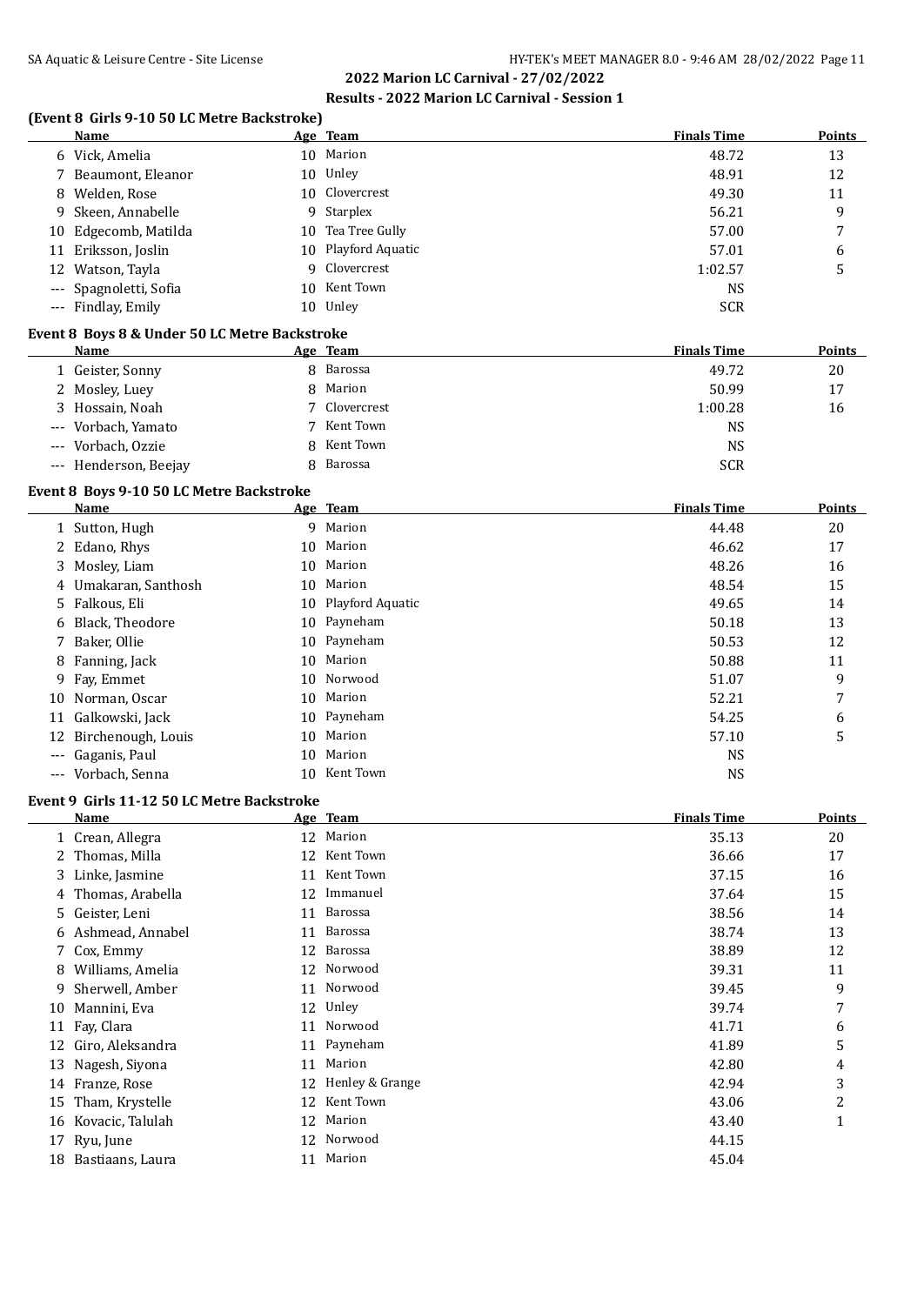#### **(Event 9 Girls 11-12 50 LC Metre Backstroke)**

|    | <b>Name</b>                                |    | Age Team         | <b>Finals Time</b> | <b>Points</b> |
|----|--------------------------------------------|----|------------------|--------------------|---------------|
| 19 | Lau, Chloe                                 | 11 | Clovercrest      | 45.25              |               |
| 20 | van Trigt, Leena                           | 11 | Unley            | 45.57              |               |
| 21 | Burrows, Poppy                             | 11 | Marion           | 45.60              |               |
| 22 | Walsh, Emily                               | 11 | Mountain Pool    | 45.81              |               |
| 23 | McKellar-Stewart, Harper                   | 11 | Marion           | 46.45              |               |
|    | 24 Murray, Ella                            | 11 | Immanuel         | 46.46              |               |
| 25 | Waller, Arabella                           | 11 | Marion           | 46.73              |               |
| 26 | Black, Bella                               | 12 | Payneham         | 47.66              |               |
| 27 | Stocker, Ruby                              | 12 | Playford Aquatic | 47.69              |               |
| 28 | Skeen, Sophie                              | 11 | Starplex         | 48.92              |               |
| 29 | Taylor-Ziersch, Bethany                    | 12 | Marion           | 54.92              |               |
| 30 | Prizzi, Alana                              | 11 | Tea Tree Gully   | 1:08.35            |               |
|    | --- Lee, Ellen                             | 11 | Norwood          | <b>NS</b>          |               |
|    | Event 9 Girls 13-14 50 LC Metre Backstroke |    |                  |                    |               |
|    | Name                                       |    | Age Team         | <b>Finals Time</b> | <b>Points</b> |
|    | 1 Scarr, Elysia                            | 14 | Kent Town        | 34.86              | 20            |
| 2. | Green, Charlise                            | 13 | Immanuel         | 36.68              | 17            |
| 3  | Czechowicz, Katarina                       | 13 | Kent Town        | 37.42              | 16            |
|    | 4 Rositano, Svetlana                       | 13 | Norwood          | 38.43              | 15            |
| 5. | Hebart, Lily                               | 13 | Payneham         | 38.49              | 14            |
|    | 6 Hussaini, Milika                         |    | 14 Norwood       | 38.78              | 13            |

|                     | <i>Rositano</i> , <i>b etama</i> |    |                     | ----       | ᅩ              |
|---------------------|----------------------------------|----|---------------------|------------|----------------|
|                     | 5 Hebart, Lily                   |    | 13 Payneham         | 38.49      | 14             |
|                     | 6 Hussaini, Milika               |    | 14 Norwood          | 38.78      | 13             |
|                     | 7 Pentland, Ruby                 |    | 13 Clovercrest      | 39.09      | 12             |
|                     | 8 McLeod, Elsa                   |    | 13 Norwood          | 39.59      | 11             |
| 9.                  | Grant, Gemma                     |    | 13 Playford Aquatic | 39.65      | 9              |
|                     | 10 Laird-Britton, Charlize       |    | 13 Marion           | 40.58      | 7              |
|                     | 11 Wheeler, Lani                 |    | 14 Onkaparinga      | 40.90      | 6              |
|                     | 12 Braithwaite, Genevieve        |    | 13 Payneham         | 41.05      | 5              |
| 13                  | Lewis, Teagan                    |    | 14 Marion           | 42.34      | 4              |
|                     | 14 Sipahioglu, Deniz             |    | 13 Tea Tree Gully   | 43.71      | 3              |
|                     | 15 Painter, Josephine            |    | 13 Norwood          | 44.70      | $\overline{c}$ |
|                     | 16 Lamming, Savannah             |    | 13 Marion           | 45.59      |                |
|                     | --- Smith, Keeley                |    | 14 Murray Bridge    | <b>NS</b>  |                |
|                     | --- Spandler, Emilie             |    | 13 Norwood          | <b>NS</b>  |                |
| $\qquad \qquad - -$ | Kishinets, Isabella              | 13 | Immanuel            | <b>SCR</b> |                |

#### **Event 9 Women 15-99 50 LC Metre Backstroke**

| <b>Name</b>               | <u>Age Team</u> | <b>Finals Time</b> | <b>Points</b> |
|---------------------------|-----------------|--------------------|---------------|
| 1 Oldsen, Ellysia         | 26 Marion       | 29.79              | 20            |
| 2 Trumble, Madeleine      | 15 Marion       | 35.08              | 17            |
| 3 Downie, Amelia          | 15 Immanuel     | 35.98              | 16            |
| --- Laird-Britton, Hunter | 15 Marion       | NS                 |               |
| --- Ryan, Matilda         | 15 Kent Town    | NS                 |               |
| --- Ekins, Caitlyn        | 15 Kent Town    | <b>SCR</b>         |               |

#### **Event 9 Boys 11-12 50 LC Metre Backstroke**

| Name                  |    | Age Team         | <b>Finals Time</b> | <b>Points</b> |
|-----------------------|----|------------------|--------------------|---------------|
| 1 Birchenough, Owen   |    | 12 Marion        | 36.58              | 20            |
| 2 Spyrou, Daniel      |    | 12 Norwood       | 39.25              | 17            |
| 3 Vaughan, Maximilian |    | 11 Marion        | 39.66              | 16            |
| 4 Stanley, Will       |    | 12 Marion        | 41.62              | 15            |
| 5 Schulz, Nathan      |    | 12 Mountain Pool | 41.86              | 14            |
| 6 Watson, Trent       | 11 | Tea Tree Gully   | 41.95              | 13            |
| 7 Draganic, Damian    |    | 11 Marion        | 44.94              | 12            |
| 8 Bartlett, Jacques   |    | 12 Marion        | 45.62              | 11            |
| 9 Carr, Thomas        |    | 12 Marion        | 48.82              | 9             |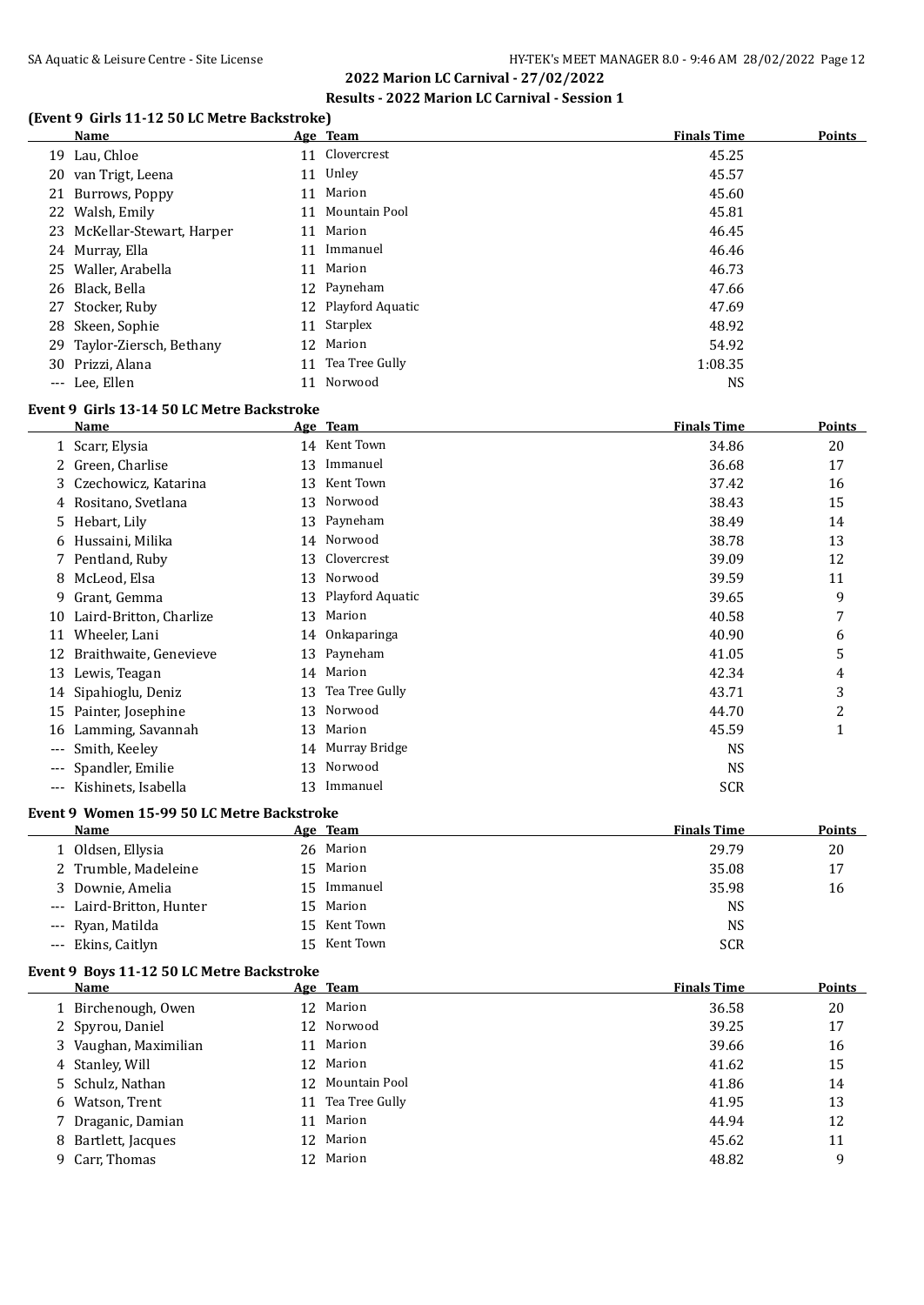|    | (Event 9 Boys 11-12 50 LC Metre Backstroke)<br>Name      |                   | Age Team            |                 | <b>Finals Time</b> | Points        |
|----|----------------------------------------------------------|-------------------|---------------------|-----------------|--------------------|---------------|
|    | 10 Blackborough, Hugh                                    |                   | 11 Barossa          |                 | 55.08              | 7             |
|    | 11 Cohen, Max                                            |                   | 11 Payneham         |                 | 55.50              | 6             |
|    | 12 Rowland, Harry                                        |                   | 12 Starplex         |                 | 57.97              | 5             |
|    | --- Martin, Jack                                         |                   | 12 Marion           |                 | <b>NS</b>          |               |
|    |                                                          |                   |                     |                 |                    |               |
|    | Event 9 Boys 13-14 50 LC Metre Backstroke                |                   |                     |                 |                    |               |
|    | Name                                                     |                   | Age Team            |                 | <b>Finals Time</b> | <b>Points</b> |
|    | 1 Montes, Luke                                           |                   | 14 Kent Town        |                 | 31.47              | 20            |
|    | 2 Turra, Logan                                           |                   | 14 Marion           |                 | 32.75              | 17            |
| 3  | Hassell, Fred                                            | 13                | Kent Town           |                 | 33.87              | 16            |
| 4  | Challis, James                                           | 14                | Marion              |                 | 35.59              | 15            |
| 5  | Lindsay, Nicholas                                        | 13                | Playford Aquatic    |                 | 37.53              | 14            |
| 6  | Madawala, Mithessh                                       | 14                | Norwood             |                 | 37.91              | 13            |
| 7  | Brooks, Hayden                                           |                   | 14 Marion           |                 | 38.73              | 12            |
| 8  | Barratt, Max                                             | 13                | Silver City         |                 | 41.04              | 11            |
| 9  | Murray, Alexander                                        | 13                | Immanuel            |                 | 41.48              | 9             |
| 10 | Czechowicz, Gustaw                                       | 13                | Kent Town           |                 | 41.80              | 7             |
|    | 11 Lau, Cortez                                           | 13                | Clovercrest         |                 | 44.35              | 6             |
|    | --- Yeo, Jungee                                          | 13                | Norwood             |                 | <b>NS</b>          |               |
|    | Event 9 Men 15-99 50 LC Metre Backstroke                 |                   |                     |                 |                    |               |
|    | Name                                                     |                   | Age Team            |                 | <b>Finals Time</b> | <b>Points</b> |
|    | 1 Atherton, Oliver                                       |                   | 16 Kent Town        |                 | 28.36              | 20            |
|    | 2 Brown, Myles                                           | 18                | Barossa             |                 | 30.97              | 17            |
|    |                                                          |                   | Marion              |                 |                    |               |
| 3  | Stephenson, Flynn                                        | 15                | Immanuel            |                 | 32.57              | 16            |
| 4  | Lehmann, Reuben                                          | 16                |                     |                 | 33.08              | 15            |
| 5  | Cohen, Oscar                                             | 15                | Payneham            |                 | 33.51              | 14            |
| 6  | Ward, Taj                                                | 21                | Marion              |                 | 33.81              | 13            |
| 7  | Webb-Vance, Henry                                        | 16                | Marion              |                 | 34.33              | 12            |
| 8  | Dunning, Elliot                                          | 15                | Payneham            |                 | 36.07              | 11            |
|    | Watson, Luke                                             | 16                | Tea Tree Gully      |                 | <b>NS</b>          |               |
|    | Hamlyn, Lachlan                                          | 16                | Norwood             |                 | <b>NS</b>          |               |
|    | --- Broniecki, Andre                                     |                   | 18 Marion           |                 | <b>NS</b>          |               |
|    | Event 10 Girls 8 & Under 200 LC Metre Freestyle          |                   |                     |                 |                    |               |
|    | Name                                                     |                   | Age Team            |                 | <b>Finals Time</b> | Points        |
|    | 1 Smith, Makayla                                         |                   | 8 Playford Aquatic  |                 | 3:55.86            | 20            |
|    | 51.87                                                    | 1:53.77 (1:01.90) | 2:56.25 (1:02.48)   | 3:55.86 (59.61) |                    |               |
|    |                                                          |                   |                     |                 |                    |               |
|    | Event 10 Girls 9-10 200 LC Metre Freestyle               |                   |                     |                 |                    |               |
|    | Name                                                     |                   | Age Team            |                 | <b>Finals Time</b> | <b>Points</b> |
|    | 1 Linke, Natasha                                         |                   | 10 Kent Town        |                 | 2:57.11            | 20            |
|    |                                                          | 1:24.34()         | 2:57.11 (1:32.77)   |                 |                    |               |
|    | 2 Beaumont, Eleanor                                      |                   | 10 Unley            |                 | 3:07.96            | 17            |
|    | 42.53                                                    | 1:30.88 (48.35)   | 2:20.71 (49.83)     | 3:07.96 (47.25) |                    |               |
|    | --- Spagnoletti, Sofia                                   |                   | 10 Kent Town        |                 | <b>NS</b>          |               |
|    | --- Findlay, Emily                                       |                   | 10 Unley            |                 | <b>SCR</b>         |               |
|    | Event 10 Boys 8 & Under 200 LC Metre Freestyle           |                   |                     |                 |                    |               |
|    | Name                                                     |                   | Age Team            |                 | <b>Finals Time</b> | <b>Points</b> |
|    | 1 Hossain, Noah                                          |                   | 7 Clovercrest       |                 | 3:45.52            | 20            |
|    | 51.83                                                    | 1:51.38(59.55)    | 3:45.52 (1:54.14)   |                 |                    |               |
|    |                                                          |                   |                     |                 |                    |               |
|    | Event 10 Boys 9-10 200 LC Metre Freestyle<br><b>Name</b> |                   | Age Team            |                 | <b>Finals Time</b> | <b>Points</b> |
|    |                                                          |                   | 10 Playford Aquatic |                 |                    |               |
|    | 1 Falkous, Eli                                           |                   |                     |                 | 3:42.07            | 20            |
|    | 45.24                                                    | 1:45.09 (59.85)   | 2:46.89 (1:01.80)   | 3:42.07 (55.18) |                    |               |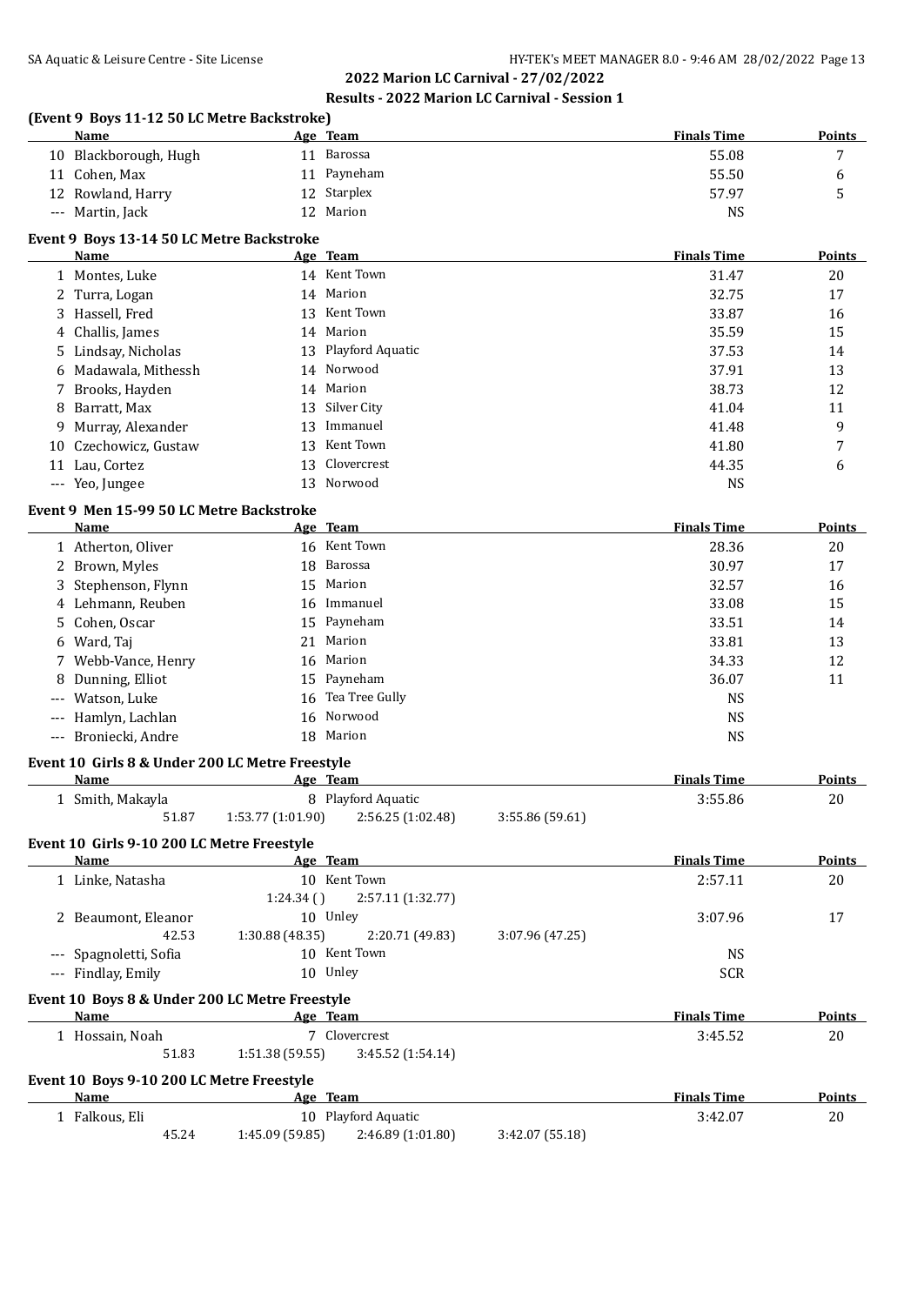#### SA Aquatic & Leisure Centre - Site License **HY-TEK's MEET MANAGER 8.0 - 9:46 AM 28/02/2022** Page 14

# **2022 Marion LC Carnival - 27/02/2022 Results - 2022 Marion LC Carnival - Session 1**

#### **(Event 10 Boys 9-10 200 LC Metre Freestyle)**

| <b>Name</b>                                                                      | Age Team                                                                                                                                                                                                                            |                                                  |                 | <b>Finals Time</b> | <b>Points</b> |
|----------------------------------------------------------------------------------|-------------------------------------------------------------------------------------------------------------------------------------------------------------------------------------------------------------------------------------|--------------------------------------------------|-----------------|--------------------|---------------|
| 2 Black, Theodore                                                                | 10 Payneham                                                                                                                                                                                                                         |                                                  |                 | 3:42.86            | 17            |
|                                                                                  |                                                                                                                                                                                                                                     | $1:48.58$ () $2:46.93$ (58.35) $3:42.86$ (55.93) |                 |                    |               |
| Event 11 Girls 11-12 200 LC Metre Freestyle                                      |                                                                                                                                                                                                                                     |                                                  |                 |                    |               |
| Name                                                                             | <b>Example 2018 Age Team</b> Age Team and the same of the same of the same of the same of the same of the same of the same of the same of the same of the same of the same of the same of the same of the same of the same of the s |                                                  |                 | <b>Finals Time</b> | <b>Points</b> |
| 1 Brown, Lily                                                                    | 12 Marion                                                                                                                                                                                                                           |                                                  |                 | 2:21.57            | 20            |
|                                                                                  |                                                                                                                                                                                                                                     | $1:08.71$ () $1:45.32$ (36.61)                   | 2:21.57 (36.25) |                    |               |
| 2 Linke, Jasmine                                                                 | 11 Kent Town                                                                                                                                                                                                                        |                                                  |                 | 2:25.76            | 17            |
| 32.77                                                                            | $1:09.89(37.12)$ $1:48.63(38.74)$                                                                                                                                                                                                   |                                                  | 2:25.76 (37.13) |                    |               |
| 3 Thomas, Milla                                                                  | 12 Kent Town                                                                                                                                                                                                                        |                                                  |                 | 2:28.18            | 16            |
| 34.78                                                                            | $1:13.69$ (38.91) $1:52.99$ (39.30)                                                                                                                                                                                                 |                                                  | 2:28.18 (35.19) |                    |               |
| 4 Tham, Krystelle                                                                | 12 Kent Town                                                                                                                                                                                                                        |                                                  |                 | 2:43.58            | 15            |
| 36.75                                                                            | 1:19.16(42.41)                                                                                                                                                                                                                      | 2:01.84 (42.68)                                  | 2:43.58 (41.74) |                    |               |
| 5 Giro, Aleksandra                                                               | 11 Payneham                                                                                                                                                                                                                         |                                                  |                 | 2:46.14            | 14            |
| 38.29                                                                            | 1:20.96 (42.67)                                                                                                                                                                                                                     | 2:05.39 (44.43)                                  | 2:46.14(40.75)  |                    |               |
| 6 Sherwell, Amber                                                                | 11 Norwood                                                                                                                                                                                                                          |                                                  |                 | 2:46.71            | 13            |
| 37.93                                                                            | 1:20.26 (42.33)                                                                                                                                                                                                                     | 2:03.86 (43.60)                                  | 2:46.71 (42.85) |                    |               |
| 7 Sebestyen, Laura                                                               | 11 Marion                                                                                                                                                                                                                           |                                                  |                 | 2:48.71            | 12            |
| 36.91                                                                            | $1:20.13(43.22)$ $2:06.04(45.91)$                                                                                                                                                                                                   |                                                  | 2:48.71 (42.67) |                    |               |
| 8 Williams, Amelia                                                               | 12 Norwood                                                                                                                                                                                                                          |                                                  |                 | 2:49.49            | 11            |
| 38.77                                                                            | 1:23.26 (44.49)                                                                                                                                                                                                                     | 2:09.16 (45.90)                                  | 2:49.49 (40.33) |                    |               |
| 9 Sturt, Chloe                                                                   | 11 Norwood                                                                                                                                                                                                                          |                                                  |                 | 2:52.25            | 9             |
| 37.78                                                                            | 1:23.74(45.96)                                                                                                                                                                                                                      | 2:10.59(46.85)                                   | 2:52.25(41.66)  |                    |               |
| 10 Joy, Sofia                                                                    | 12 Norwood                                                                                                                                                                                                                          |                                                  |                 | 2:53.11            | 7             |
|                                                                                  | 1:25.82(                                                                                                                                                                                                                            | 2:53.11 (1:27.29)                                |                 |                    |               |
| 11 Black, Bella                                                                  | 12 Payneham                                                                                                                                                                                                                         |                                                  |                 | 3:02.51            | 6             |
|                                                                                  | 1:27.13()                                                                                                                                                                                                                           | 3:02.51 (1:35.38)                                |                 |                    |               |
| 12 Stocker, Ruby                                                                 |                                                                                                                                                                                                                                     | 12 Playford Aquatic                              |                 | 3:04.31            | 5             |
| 41.03                                                                            | $1:29.20(48.17)$ $2:17.87(48.67)$                                                                                                                                                                                                   |                                                  | 3:04.31 (46.44) |                    |               |
| 13 Bastiaans, Laura                                                              | 11 Marion                                                                                                                                                                                                                           |                                                  |                 | 3:04.34            | 4             |
| 41.68                                                                            | $1:31.40(49.72)$ $2:23.01(51.61)$                                                                                                                                                                                                   |                                                  | 3:04.34 (41.33) |                    |               |
| 14 Skeen, Sophie                                                                 | 11 Starplex                                                                                                                                                                                                                         |                                                  |                 | 3:09.62            | 3             |
|                                                                                  | 1:34.23()                                                                                                                                                                                                                           | 3:09.62 (1:35.39)                                |                 |                    |               |
| 15 Walsh, Emily                                                                  | 11 Mountain Pool                                                                                                                                                                                                                    |                                                  |                 | 3:11.24            | 2             |
|                                                                                  | 1:35.93()                                                                                                                                                                                                                           | 2:27.35 (51.42)                                  | 3:11.24 (43.89) |                    |               |
| 16 Murray, Ella                                                                  | 11 Immanuel                                                                                                                                                                                                                         |                                                  |                 | 3:19.80            | $\mathbf{1}$  |
| 46.64                                                                            | 1:39.64 (53.00)                                                                                                                                                                                                                     | 2:33.37 (53.73)                                  | 3:19.80 (46.43) |                    |               |
| --- Kornmeier, Lily                                                              | 12 Marion                                                                                                                                                                                                                           |                                                  |                 | <b>NS</b>          |               |
| --- Brown, Lilly                                                                 | 11 Marion                                                                                                                                                                                                                           |                                                  |                 | <b>NS</b>          |               |
| --- Thomas, Arabella                                                             | 12 Immanuel                                                                                                                                                                                                                         |                                                  |                 | <b>NS</b>          |               |
| $F_{\text{scath}}$ 44 $G_{\text{in}}$ 49 44 900 LC Metre $F_{\text{scast}}$ that |                                                                                                                                                                                                                                     |                                                  |                 |                    |               |

#### **Event 11 Girls 13-14 200 LC Metre Freestyle**

| Name                   | Age Team        |                 |                 | <b>Finals Time</b> | <b>Points</b> |
|------------------------|-----------------|-----------------|-----------------|--------------------|---------------|
| 1 Czechowicz, Katarina | 13 Kent Town    |                 |                 | 2:23.68            | 20            |
| 33.30                  | 1:10.90(37.60)  | 1:48.07 (37.17) | 2:23.68 (35.61) |                    |               |
| 2 Carr, Lucinda        | 14 Marion       |                 |                 | 2:25.80            | 17            |
| 31.93                  | 1:08.78(36.85)  | 1:47.74 (38.96) | 2:25.80 (38.06) |                    |               |
| 3 Borgmeyer, Claire    | 13 Immanuel     |                 |                 | 2:26.87            | 16            |
| 34.10                  | 1:11.80(37.70)  | 1:50.33 (38.53) | 2:26.87 (36.54) |                    |               |
| 4 Fanning, Holly       | 13 Marion       |                 |                 | 2:27.33            | 15            |
| 34.32                  | 1:12.56(38.24)  | 1:50.60 (38.04) | 2:27.33 (36.73) |                    |               |
| 5 Hendry, Nicole       | 13 Marion       |                 |                 | 2:27.85            | 14            |
| 34.73                  | 1:13.42(38.69)  | 1:51.10 (37.68) | 2:27.85 (36.75) |                    |               |
| 6 Norman, Grace        | 13 Unley        |                 |                 | 2:30.60            | 13            |
| 34.47                  | 1:12.45 (37.98) | 1:52.23 (39.78) | 2:30.60 (38.37) |                    |               |
| 7 Tsiros, Jasmine      | 13 Norwood      |                 |                 | 2:34.73            | 12            |
| 36.26                  | 1:15.49 (39.23) | 1:55.27 (39.78) | 2:34.73 (39.46) |                    |               |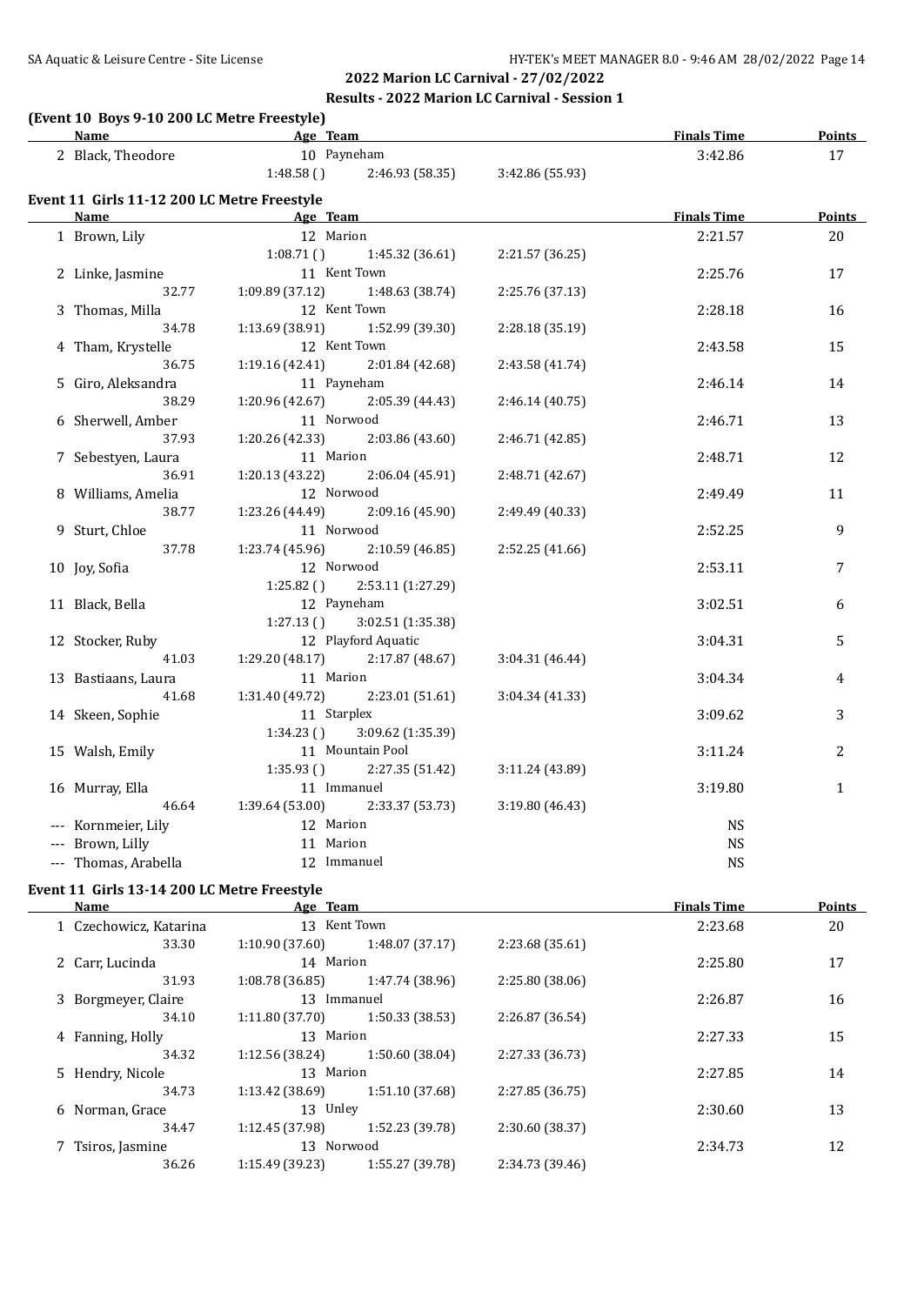| (Event 11 Girls 13-14 200 LC Metre Freestyle)<br><b>Name</b> | <b>Example 2016</b> Age Team |                                     |                 | <b>Finals Time</b> | <b>Points</b> |
|--------------------------------------------------------------|------------------------------|-------------------------------------|-----------------|--------------------|---------------|
| 8 Grant, Gemma                                               |                              | 13 Playford Aquatic                 |                 | 2:42.15            | 11            |
| 38.16                                                        |                              | $1:20.76(42.60)$ $2:03.33(42.57)$   | 2:42.15 (38.82) |                    |               |
| 9 Hussaini, Milika                                           | 14 Norwood                   |                                     |                 | 2:44.41            | 9             |
| 36.41                                                        | 1:17.62(41.21)               | 2:01.50 (43.88)                     | 2:44.41 (42.91) |                    |               |
| 10 Painter, Josephine                                        | 13 Norwood                   |                                     |                 | 3:03.23            | 7             |
| 40.79                                                        | 1:28.21 (47.42)              | 2:17.53 (49.32)                     | 3:03.23 (45.70) |                    |               |
| --- Smith, Keeley                                            |                              | 14 Murray Bridge                    |                 | <b>NS</b>          |               |
| --- Gaganis, Maria                                           | 13 Marion                    |                                     |                 | <b>NS</b>          |               |
| --- Hogarth, Sophie                                          | 14 Norwood                   |                                     |                 | <b>SCR</b>         |               |
| --- Cox, Kenzie                                              | 13 Barossa                   |                                     |                 | <b>SCR</b>         |               |
| Event 11 Women 15-99 200 LC Metre Freestyle                  |                              |                                     |                 |                    |               |
| Name                                                         | Age Team                     |                                     |                 | <b>Finals Time</b> | Points        |
| 1 Laird-Britton, Hunter                                      | 15 Marion                    |                                     |                 | 2:14.25            | 20            |
| 31.44                                                        | 1:06.57(35.13)               | 1:41.85 (35.28)                     | 2:14.25 (32.40) |                    |               |
| 2 Pearce, Kiana                                              | 18 Marion                    |                                     |                 | 2:14.39            | 17            |
| 31.08                                                        | 1:05.82 (34.74)              | 1:41.07 (35.25)                     | 2:14.39 (33.32) |                    |               |
| 3 O'Leary, Kelly                                             | 15 Immanuel                  |                                     |                 | 2:20.88            | 16            |
| 32.84                                                        | 1:08.51(35.67)               | 1:45.33 (36.82)                     | 2:20.88 (35.55) |                    |               |
| 4 Rashleigh, Indyanna                                        | 16 Norwood                   |                                     |                 | 2:22.57            | 15            |
| 32.67                                                        | 1:08.82(36.15)               | 1:45.81 (36.99)                     | 2:22.57 (36.76) |                    |               |
| 5 Fuhrmann, Ella                                             |                              | 15 Southern Performance             |                 | 2:40.18            | 14            |
| 37.32                                                        | 1:17.55(40.23)               | 1:59.15(41.60)                      | 2:40.18 (41.03) |                    |               |
| --- Ekins, Caitlyn                                           |                              | 15 Kent Town                        |                 | <b>SCR</b>         |               |
| Event 11 Boys 11-12 200 LC Metre Freestyle                   |                              |                                     |                 |                    |               |
| Name                                                         | <b>Example 2016</b> Age Team |                                     |                 | <b>Finals Time</b> | Points        |
| 1 Carr, Mitchell                                             | 12 Unley                     |                                     |                 | 2:50.54            | 20            |
| 39.28                                                        | 1:24.00 (44.72)              | 2:08.12 (44.12)                     | 2:50.54 (42.42) |                    |               |
| 2 Schulz, Nathan                                             |                              | 12 Mountain Pool                    |                 | 2:56.21            | 17            |
| 40.72                                                        |                              | $1:25.97(45.25)$ $2:12.25(46.28)$   | 2:56.21 (43.96) |                    |               |
| 3 Barratt, Zachery                                           | 11 Silver City               |                                     |                 | 2:57.76            | 16            |
| 42.46                                                        |                              | $1:28.02$ (45.56) $2:15.11$ (47.09) | 2:57.76 (42.65) |                    |               |
| 4 Cox, Daniel                                                |                              | 12 Tea Tree Gully                   |                 | 2:59.93            | 15            |
| 39.00                                                        | 1:24.40 (45.40)              | 2:59.93 (1:35.53)                   |                 |                    |               |
| 5 Bartlett, Jacques                                          | 12 Marion                    |                                     |                 | 3:09.98            | 14            |
| 41.99                                                        | 1:31.22 (49.23)              | 2:23.34 (52.12)                     | 3:09.98 (46.64) |                    |               |
| 6 Rowland, Harry                                             | 12 Starplex                  |                                     |                 | 3:33.05            | 13            |
| 50.47                                                        | 1:46.84 (56.37)              | 2:41.44 (54.60)                     | 3:33.05 (51.61) |                    |               |
|                                                              |                              |                                     |                 |                    |               |
| Event 11 Boys 13-14 200 LC Metre Freestyle<br>Name           | Age Team                     |                                     |                 | <b>Finals Time</b> | <b>Points</b> |
| 1 Brown, Matthew                                             |                              | 14 Kent Town                        |                 | 2:07.22            | 20            |
| 29.26                                                        | 1:01.95 (32.69)              | 1:35.44 (33.49)                     | 2:07.22 (31.78) |                    |               |
| 2 Webb, Jarrod                                               | 14 Payneham                  |                                     |                 | 2:08.71            | 17            |
| 29.14                                                        | 1:01.18 (32.04)              | 1:34.95 (33.77)                     | 2:08.71 (33.76) |                    |               |
| 3 Bastiaans, Jacob                                           | 14 Marion                    |                                     |                 | 2:14.51            | 16            |
|                                                              |                              |                                     |                 |                    |               |

| 3 Bastiaans, Jacob       | 14 Marion       |                  |                 | 2:14.51 | 16 |
|--------------------------|-----------------|------------------|-----------------|---------|----|
| 30.07                    | 1:04.19(34.12)  | 1:39.28 (35.09)  | 2:14.51 (35.23) |         |    |
| 4 Dossetter-Smith, Mason | 13 Marion       |                  |                 | 2:24.31 | 15 |
| 33.21                    | 1:10.58(37.37)  | 1:48.99 (38.41)  | 2:24.31 (35.32) |         |    |
| 5 Biddell, Blake         | 14 Norwood      |                  |                 | 2:28.95 | 14 |
|                          | 1:13.75(        | 2:28.95(1:15.20) |                 |         |    |
| 6 Barratt, Max           |                 | 13 Silver City   |                 | 2:42.17 | 13 |
| 35.88                    | 1:18.62(42.74)  | 2:02.74 (44.12)  | 2:42.17 (39.43) |         |    |
| 7 Wright, Eamon          | 13              | Immanuel         |                 | 2:42.58 | 12 |
| 35.24                    | 1:17.80(42.56)  | 2:01.50(43.70)   | 2:42.58 (41.08) |         |    |
| 8 Murray, Alexander      | 13              | Immanuel         |                 | 2:49.00 | 11 |
| 39.11                    | 1:23.69 (44.58) | 2:07.81 (44.12)  | 2:49.00 (41.19) |         |    |
|                          |                 |                  |                 |         |    |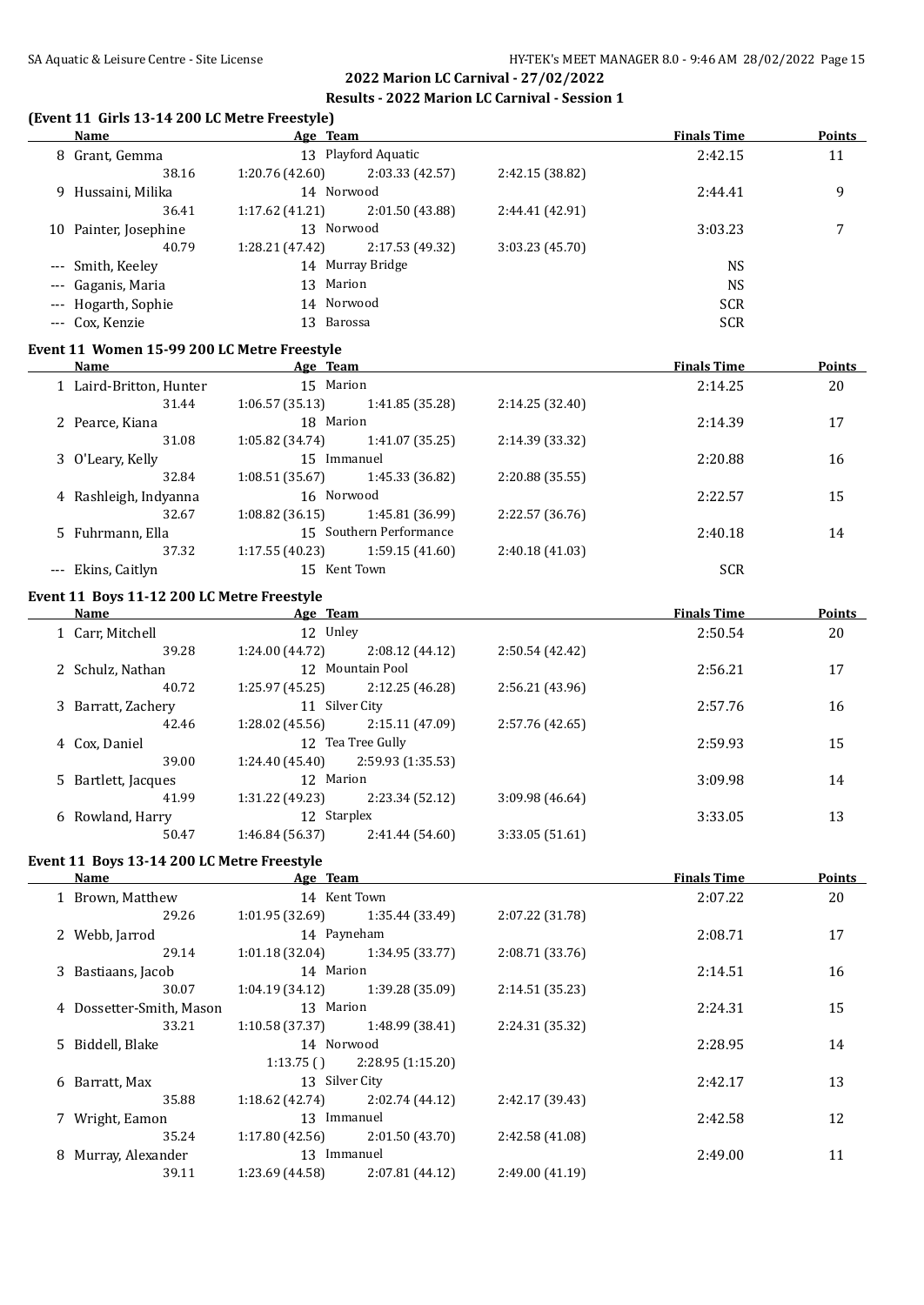**2022 Marion LC Carnival - 27/02/2022**

#### **Results - 2022 Marion LC Carnival - Session 1**

| <b>Name</b>                                    | <b>Example 2</b> Age Team    |                                |                 | <b>Finals Time</b> | <b>Points</b> |
|------------------------------------------------|------------------------------|--------------------------------|-----------------|--------------------|---------------|
| 9 Czechowicz, Gustaw                           |                              | 13 Kent Town                   |                 | 2:53.72            | 9             |
| 39.21                                          | 1:24.73 (45.52)              | 2:11.25 (46.52)                | 2:53.72 (42.47) |                    |               |
| --- Lindsay, Nicholas                          |                              | 13 Playford Aquatic            |                 | <b>NS</b>          |               |
| Event 11 Men 15-99 200 LC Metre Freestyle      |                              |                                |                 | <b>Finals Time</b> |               |
| Name                                           |                              | Age Team<br>15 Marion          |                 |                    | Points        |
| 1 Smith, Connor<br>31.00                       | 1:05.71(34.71)               |                                |                 | 2:14.58            | 20            |
| 2 Dunning, Elliot                              |                              | 1:40.84 (35.13)<br>15 Payneham | 2:14.58 (33.74) | 2:24.33            | 17            |
| 33.64                                          | 1:11.66 (38.02)              | 1:49.25 (37.59)                | 2:24.33 (35.08) |                    |               |
| 3 Baynes, Bay-lih                              |                              | 15 Norwood                     |                 | 2:33.84            | 16            |
| 34.57                                          | 1:13.72 (39.15)              | 1:54.74 (41.02)                | 2:33.84 (39.10) |                    |               |
| 4 Watts, Thomas                                |                              | 15 Norwood                     |                 | 2:37.41            | 15            |
| 36.38                                          | 1:17.05(40.67)               | 1:59.05 (42.00)                | 2:37.41 (38.36) |                    |               |
| --- Lightfoot, Thomas                          |                              | 19 Marion                      |                 | <b>NS</b>          |               |
| --- Hamlyn, Lachlan                            |                              | 16 Norwood                     |                 | <b>NS</b>          |               |
|                                                |                              |                                |                 |                    |               |
| Event 12 Girls 9-10 100 LC Metre Butterfly     |                              |                                |                 |                    |               |
| Name                                           |                              | Age Team<br>10 Kent Town       |                 | <b>Finals Time</b> | <b>Points</b> |
| 1 Linke, Natasha                               |                              | 10 Clovercrest                 |                 | 1:39.04            | 20            |
| 2 Welden, Rose<br>58.35                        |                              |                                |                 | 2:15.59            | 17            |
|                                                | 2:15.59 (1:17.24)            |                                |                 |                    |               |
| Event 12 Boys 8 & Under 100 LC Metre Butterfly |                              |                                |                 |                    |               |
| Name                                           |                              | Age Team                       |                 | <b>Finals Time</b> | <b>Points</b> |
| --- Vorbach, Ozzie                             |                              | 8 Kent Town                    |                 | <b>NS</b>          |               |
| Event 12 Boys 9-10 100 LC Metre Butterfly      |                              |                                |                 |                    |               |
| <b>Name</b>                                    | <b>Example 2016</b> Age Team |                                |                 | <b>Finals Time</b> | Points        |
| 1 Umakaran, Santhosh                           |                              | 10 Marion                      |                 | 1:35.54            | 20            |
| 43.17                                          | 1:35.54 (52.37)              |                                |                 |                    |               |
| --- Vorbach, Senna                             |                              | 10 Kent Town                   |                 | <b>NS</b>          |               |
| Event 13 Girls 11-12 100 LC Metre Butterfly    |                              |                                |                 |                    |               |
| Name                                           |                              | Age Team                       |                 | <b>Finals Time</b> | Points        |
| 1 Linke, Jasmine                               |                              | 11 Kent Town                   |                 | 1:19.21            | 20            |
| 37.30                                          | 1:19.21 (41.91)              |                                |                 |                    |               |
| 2 Fletcher, Mallika                            |                              | 12 Barossa                     |                 | 1:20.40            | 17            |
| 36.42                                          | 1:20.40 (43.98)              |                                |                 |                    |               |
| 3 Brown, Lily                                  |                              | 12 Marion                      |                 | 1:20.87            | 16            |
| 36.51                                          | 1:20.87 (44.36)              |                                |                 |                    |               |
| 4 Fay, Clara                                   |                              | 11 Norwood                     |                 | 1:23.26            | 15            |
| 38.02                                          | 1:23.26 (45.24)              |                                |                 |                    |               |
| 5 Ewer, Sophie                                 |                              | 12 Kent Town                   |                 | 1:28.94            | 14            |
| 40.58                                          | 1:28.94 (48.36)              |                                |                 |                    |               |
| 6 Kornmeier, Lily                              |                              | 12 Marion                      |                 | 1:30.67            | 13            |
| 40.02                                          | 1:30.67 (50.65)              |                                |                 |                    |               |
| 7 Tham, Krystelle                              |                              | 12 Kent Town                   |                 | 1:34.27            | 12            |
| 42.53                                          | 1:34.27 (51.74)              |                                |                 |                    |               |
| --- Bastiaans, Laura                           |                              | 11 Marion                      |                 | <b>NS</b>          |               |
|                                                |                              |                                |                 |                    |               |
| Event 13 Girls 13-14 100 LC Metre Butterfly    |                              |                                |                 |                    |               |
| <b>Name</b>                                    |                              | Age Team                       |                 | <b>Finals Time</b> | <b>Points</b> |
| 1 Scarr, Elysia                                |                              | 14 Kent Town                   |                 | 1:09.91            | 20            |
| 32.40                                          | 1:09.91 (37.51)              |                                |                 |                    |               |
| 2 Green, Charlise                              |                              | 13 Immanuel                    |                 | 1:17.24            | 17            |
| 35.70                                          | 1:17.24 (41.54)              |                                |                 |                    |               |
| 3 Hebart, Lily                                 | 1:20.21(43.15)               | 13 Payneham                    |                 | 1:20.21            | 16            |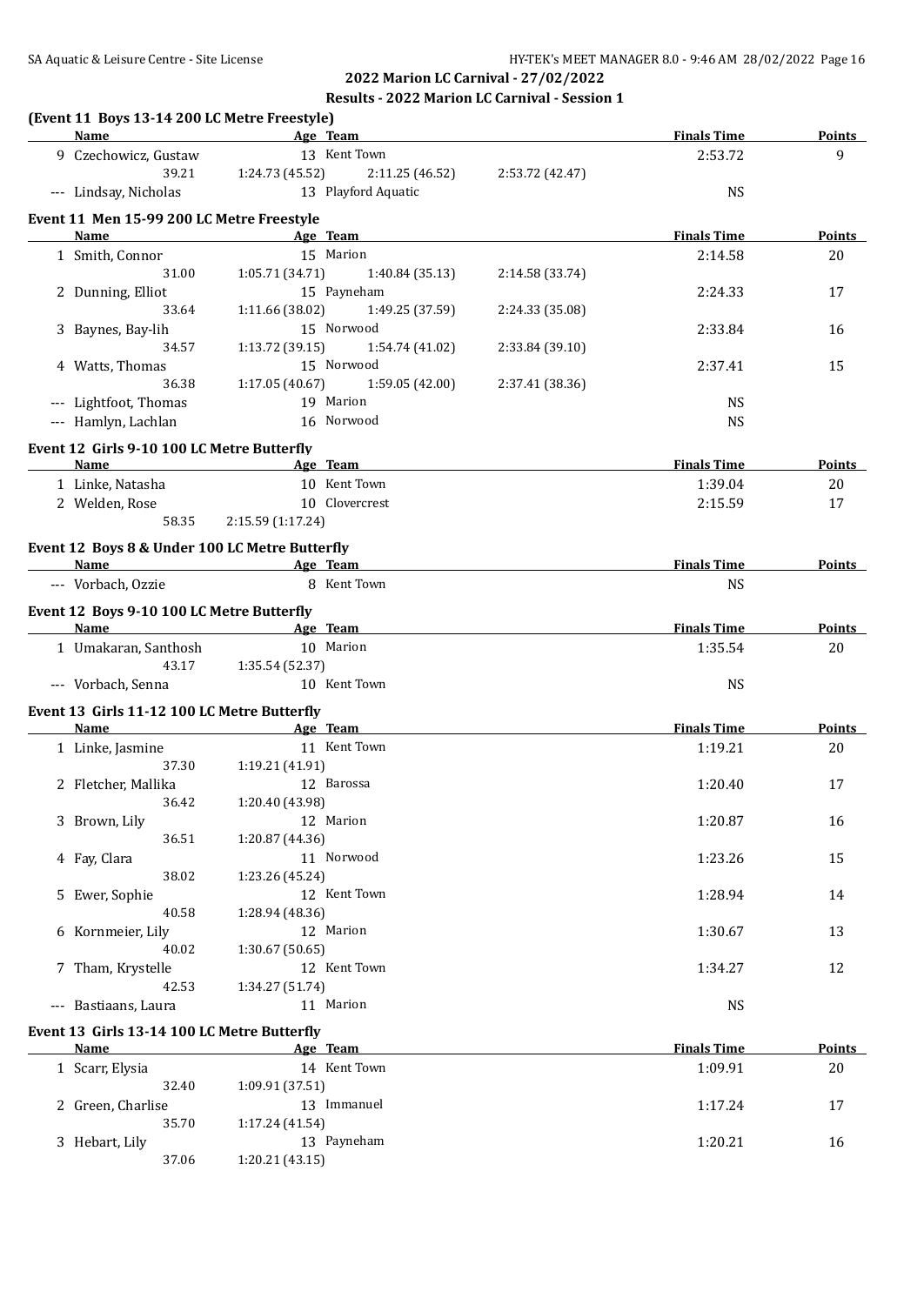#### **(Event 13 Girls 13-14 100 LC Metre Butterfly)**

| Name                                        |                 | Age Team         | <b>Finals Time</b> | <b>Points</b> |
|---------------------------------------------|-----------------|------------------|--------------------|---------------|
| 4 Laird-Britton, Charlize                   |                 | 13 Marion        | 1:23.13            | 15            |
| 37.95                                       | 1:23.13(45.18)  |                  |                    |               |
| 5 Rositano, Svetlana                        |                 | 13 Norwood       | 1:23.18            | 14            |
| 39.45                                       | 1:23.18(43.73)  |                  |                    |               |
| 6 Hogarth, Sophie                           |                 | 14 Norwood       | 1:26.22            | 13            |
| 37.72                                       | 1:26.22(48.50)  |                  |                    |               |
| 7 Wheeler, Lani                             |                 | 14 Onkaparinga   | 1:29.11            | 12            |
| 41.00                                       | 1:29.11(48.11)  |                  |                    |               |
| 8 Schulz, Olivia                            |                 | 14 Mountain Pool | 1:39.94            | 11            |
| 45.17                                       | 1:39.94 (54.77) |                  |                    |               |
| --- Burrows, Aleisha                        |                 | 14 Kent Town     | <b>NS</b>          |               |
| Event 13 Women 15-99 100 LC Metre Butterfly |                 |                  |                    |               |
| Name                                        |                 | Age Team         | <b>Finals Time</b> | Points        |
| 1 Oldsen, Ellysia                           |                 | 26 Marion        | 1:01.65            | 20            |
| 28.82                                       | 1:01.65(32.83)  |                  |                    |               |
| 2 Pearce, Kiana                             |                 | 18 Marion        | 1:08.51            | 17            |

| 32.30                   | 1:08.51(36.21)  |            |    |
|-------------------------|-----------------|------------|----|
| 3 Laird-Britton, Hunter | Marion<br>15    | 1:09.33    | 16 |
| 32.76                   | 1:09.33(36.57)  |            |    |
| 4 O'Leary, Kelly        | 15<br>Immanuel  | 1:12.19    | 15 |
| 33.87                   | 1:12.19(38.32)  |            |    |
| 5 Downie, Amelia        | Immanuel<br>15  | 1:19.47    | 14 |
| 34.19                   | 1:19.47 (45.28) |            |    |
| --- Ryan, Matilda       | Kent Town<br>15 | <b>NS</b>  |    |
| --- Ekins, Caitlyn      | Kent Town<br>15 | <b>SCR</b> |    |

#### **Event 13 Boys 11-12 100 LC Metre Butterfly**

| Name                   | Age Team          | <b>Finals Time</b> | <b>Points</b> |
|------------------------|-------------------|--------------------|---------------|
| 1 Stanley, Will        | 12 Marion         | 1:24.42            | 20            |
| 38.62                  | 1:24.42 (45.80)   |                    |               |
| 2 Spyrou, Daniel       | 12 Norwood        | 1:27.83            | 17            |
| 41.15                  | 1:27.83 (46.68)   |                    |               |
| 3 Mosley, Leif         | 12 Marion         | 1:31.29            | 16            |
| 42.46                  | 1:31.29 (48.83)   |                    |               |
| 4 Vaughan, Maximilian  | 11 Marion         | 1:34.99            | 15            |
| 45.02                  | 1:34.99 (49.97)   |                    |               |
| 5 Barratt, Zachery     | 11 Silver City    | 1:35.78            | 14            |
| 44.60                  | 1:35.78 (51.18)   |                    |               |
| Baker, James<br>6      | 12 Payneham       | 1:35.97            | 13            |
| 46.26                  | 1:35.97 (49.71)   |                    |               |
| 7 Cox, Daniel          | 12 Tea Tree Gully | 1:42.00            | 12            |
| 45.38                  | 1:42.00 (56.62)   |                    |               |
| Bartlett, Jacques<br>8 | 12 Marion         | 1:53.96            | 11            |
| 50.88                  | 1:53.96 (1:03.08) |                    |               |
|                        |                   |                    |               |

# **Event 13 Boys 13-14 100 LC Metre Butterfly**

| Name                     |                | Age Team     | <b>Finals Time</b> | <b>Points</b> |
|--------------------------|----------------|--------------|--------------------|---------------|
| 1 Brown, Matthew         |                | 14 Kent Town | 1:06.05            | 20            |
| 30.31                    | 1:06.05(35.74) |              |                    |               |
| 2 Montes, Luke           |                | 14 Kent Town | 1:09.79            | 17            |
| 32.46                    | 1:09.79(37.33) |              |                    |               |
| 3 Bastiaans, Jacob       |                | 14 Marion    | 1:10.20            | 16            |
| 31.83                    | 1:10.20(38.37) |              |                    |               |
| 4 Barresi, Antony        |                | 13 Norwood   | 1:17.88            | 15            |
| 36.83                    | 1:17.88(41.05) |              |                    |               |
| 5 Dossetter-Smith, Mason |                | 13 Marion    | 1:18.97            | 14            |
| 36.56                    | 1:18.97(42.41) |              |                    |               |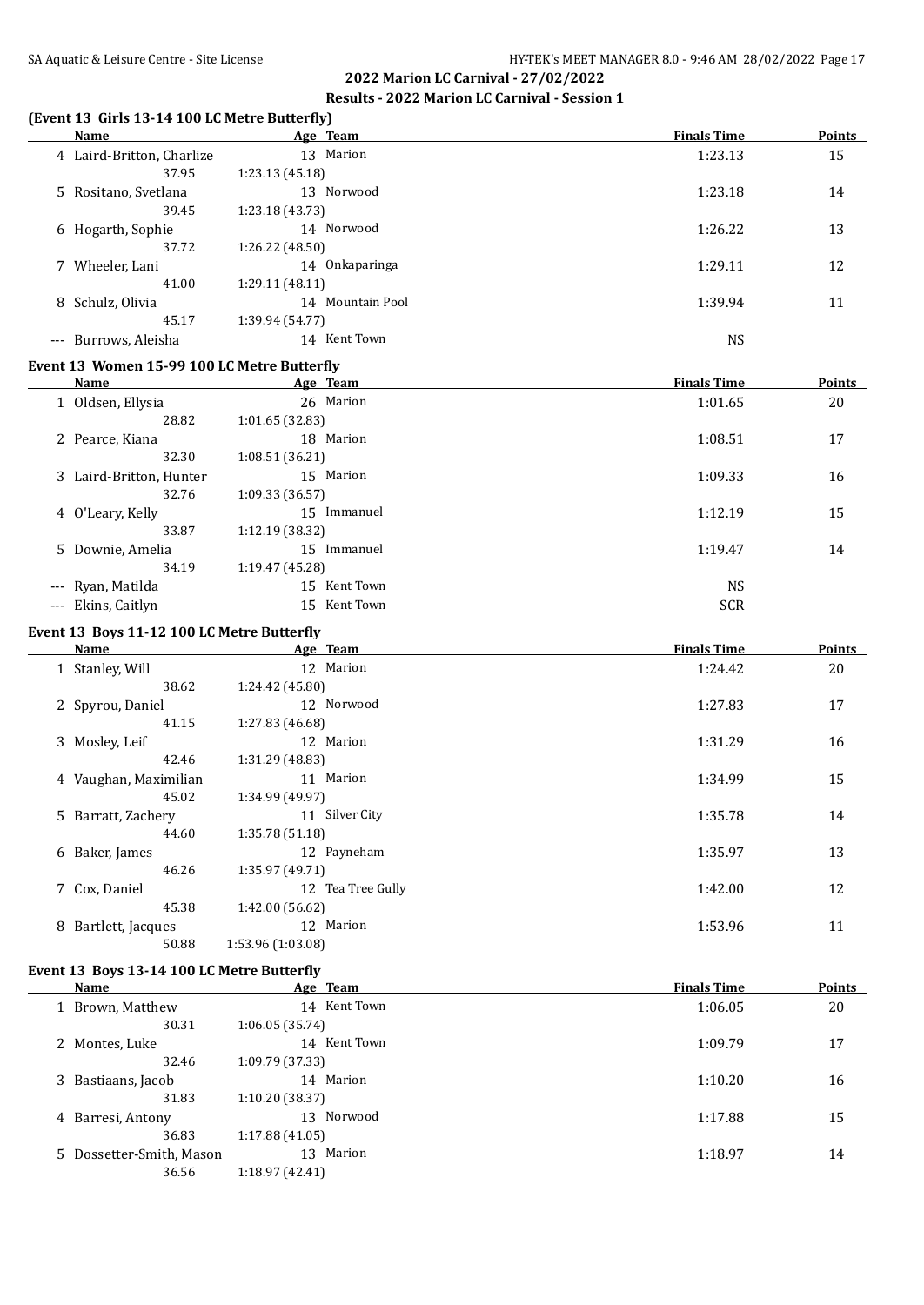# **2022 Marion LC Carnival - 27/02/2022**

# **Results - 2022 Marion LC Carnival - Session 1**

| (Event 13 Boys 13-14 100 LC Metre Butterfly)<br><b>Name</b><br><u> 1989 - Johann Barbara, martxa alemaniar a</u> | Age Team                           |                                    |                                    | <b>Finals Time</b> | Points        |
|------------------------------------------------------------------------------------------------------------------|------------------------------------|------------------------------------|------------------------------------|--------------------|---------------|
| 6 Challis, James                                                                                                 | 14 Marion                          |                                    |                                    | 1:26.46            | 13            |
| 37.33                                                                                                            | 1:26.46 (49.13)                    |                                    |                                    |                    |               |
| --- Yeo, Jungee                                                                                                  | 13 Norwood                         |                                    |                                    | <b>NS</b>          |               |
| Event 13 Men 15-99 100 LC Metre Butterfly                                                                        |                                    |                                    |                                    |                    |               |
| Name                                                                                                             | Age Team                           |                                    |                                    | <b>Finals Time</b> | Points        |
| 1 Atherton, Oliver                                                                                               | 16 Kent Town                       |                                    |                                    | 59.23              | 20            |
| 27.92                                                                                                            | 59.23 (31.31)                      |                                    |                                    |                    |               |
| 2 Muller, Grant<br>27.86                                                                                         | 25 Marion                          |                                    |                                    | 1:00.17            | 17            |
| 3 Hope, Brandon                                                                                                  | 1:00.17 (32.31)<br>23 Immanuel     |                                    |                                    | 1:02.35            | 16            |
| 28.91                                                                                                            | 1:02.35 (33.44)                    |                                    |                                    |                    |               |
| 4 Brown, Myles                                                                                                   | 18 Barossa                         |                                    |                                    | 1:04.19            | 15            |
| 30.23                                                                                                            | 1:04.19 (33.96)                    |                                    |                                    |                    |               |
| 5 Stephenson, Flynn                                                                                              | 15 Marion                          |                                    |                                    | 1:04.20            | 14            |
| 29.91                                                                                                            | 1:04.20 (34.29)                    |                                    |                                    |                    |               |
| 6 Cohen, Oscar                                                                                                   | 15 Payneham                        |                                    |                                    | 1:09.30            | 13            |
| 31.19                                                                                                            | 1:09.30(38.11)                     |                                    |                                    |                    |               |
| Event 14 Girls 13 & Under 400 LC Metre IM                                                                        |                                    |                                    |                                    |                    |               |
| <b>Name</b>                                                                                                      | <b>Example 2018</b> Age Team       |                                    |                                    | <b>Finals Time</b> | <b>Points</b> |
| 1 Crean, Allegra                                                                                                 | 12 Marion                          |                                    |                                    | 5:53.65            | 20            |
|                                                                                                                  | 1:25.92()                          | 2:11.48 (45.56)                    | 2:55.31 (43.83)                    |                    |               |
|                                                                                                                  | 4:34.68()                          | 5:14.60 (39.92)                    | 5:53.65 (39.05)                    |                    |               |
| 2 Pentland, Ruby                                                                                                 | 13 Clovercrest                     |                                    |                                    | 6:14.10            | 17            |
| 39.26                                                                                                            | 1:25.70 (46.44)                    | 2:14.91 (49.21)                    | 3:00.37 (45.46)                    |                    |               |
| 3:56.41(56.04)                                                                                                   | 4:51.57 (55.16)                    | 5:36.33 (44.76)                    | 6:14.10(37.77)                     |                    |               |
| --- Sturt, Chloe                                                                                                 | 11 Norwood                         |                                    |                                    | <b>DQ</b>          |               |
| Did not finish on back - back                                                                                    |                                    |                                    |                                    |                    |               |
| 44.13                                                                                                            |                                    | 2:29.39(                           | 3:22.15 (52.76)                    |                    |               |
| 4:17.94 (55.79)                                                                                                  | 5:12.93 (54.99)                    | 6:00.57(47.64)                     | DQ (45.38)                         |                    |               |
| --- Mickan, Asta                                                                                                 | 13 Barossa                         |                                    |                                    | <b>SCR</b>         |               |
| Event 14 Women 14 & Over 400 LC Metre IM                                                                         |                                    |                                    |                                    |                    |               |
| Name                                                                                                             | Age Team                           |                                    |                                    | <b>Finals Time</b> | <b>Points</b> |
| 1 Livingston, Alicia                                                                                             | 15 Marion                          |                                    |                                    | 5:20.55            | 20            |
| 32.77                                                                                                            | 1:12.23 (39.46)                    | 1:52.52 (40.29)                    | 2:32.44 (39.92)                    |                    |               |
| 3:19.98 (47.54)                                                                                                  |                                    | 4:07.30 (47.32) 4:45.04 (37.74)    | 5:20.55 (35.51)                    |                    |               |
| 2 Adams, Sasha<br>37.18                                                                                          | 15 Immanuel<br>1:19.23(42.05)      | 2:04.86 (45.63)                    | 2:49.37 (44.51)                    | 5:49.94            | 17            |
| 3:40.77 (51.40)                                                                                                  | 4:31.80 (51.03)                    | 5:12.05 (40.25)                    | 5:49.94 (37.89)                    |                    |               |
|                                                                                                                  |                                    |                                    |                                    |                    |               |
| Event 14 Boys 13 & Under 400 LC Metre IM                                                                         |                                    |                                    |                                    |                    |               |
| <u>Name</u>                                                                                                      | Age Team                           |                                    |                                    | <b>Finals Time</b> | <b>Points</b> |
| 1 Walsh, Beau<br>42.63                                                                                           | 1:35.15(52.52)                     | 13 Mountain Pool                   |                                    | 6:23.80            | $20\,$        |
| 4:06.01 (58.91)                                                                                                  | 5:01.76 (55.75)                    | 2:20.90 (45.75)<br>5:42.49 (40.73) | 3:07.10 (46.20)<br>6:23.80 (41.31) |                    |               |
|                                                                                                                  |                                    |                                    |                                    |                    |               |
| Event 14 Men 14 & Over 400 LC Metre IM<br>Name                                                                   | Age Team                           |                                    |                                    | <b>Finals Time</b> | <b>Points</b> |
|                                                                                                                  | 15 Marion                          |                                    |                                    | 5:15.03            | $20\,$        |
|                                                                                                                  |                                    |                                    | 2:32.76 (39.46)                    |                    |               |
| 1 Brink, Connor                                                                                                  |                                    |                                    |                                    |                    |               |
| 32.33                                                                                                            | 1:13.40 (41.07)                    | 1:53.30 (39.90)                    |                                    |                    |               |
| 3:17.62 (44.86)                                                                                                  | 4:03.27 (45.65)                    | 4:40.20 (36.93)                    | 5:15.03 (34.83)                    |                    |               |
| 2 Turra, Logan<br>33.10                                                                                          | 14 Marion                          |                                    |                                    | 5:21.37            | 17            |
| 3:24.90 (46.97)                                                                                                  | 1:12.96 (39.86)<br>4:12.04 (47.14) | 1:55.47 (42.51)<br>4:47.72 (35.68) | 2:37.93 (42.46)<br>5:21.37 (33.65) |                    |               |
| 3 Webb, Jarrod                                                                                                   | 14 Payneham                        |                                    |                                    | 5:26.17            | 16            |
| 34.73                                                                                                            | 1:16.20(41.47)                     | 1:58.58 (42.38)                    | 2:39.25 (40.67)                    |                    |               |